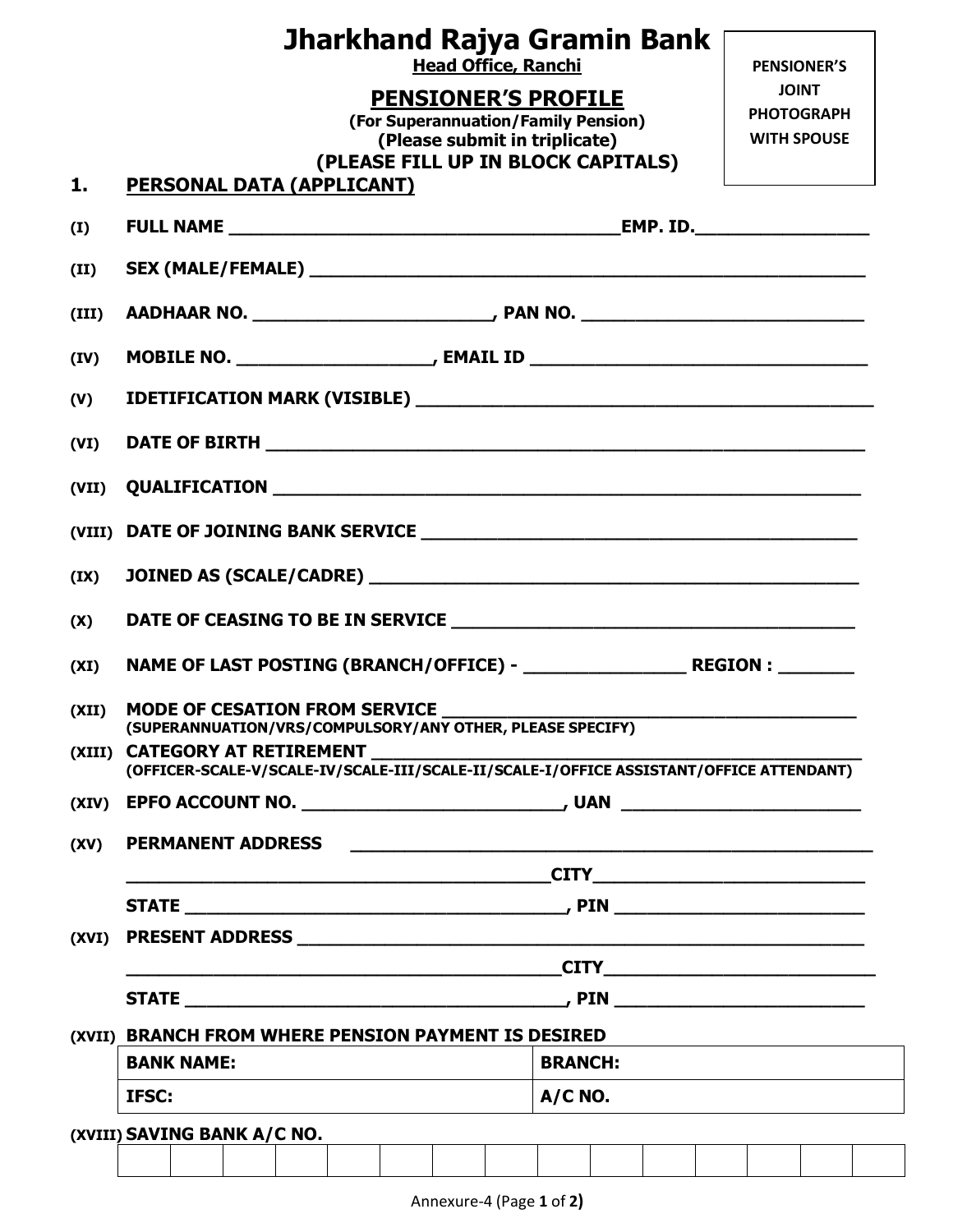| (XIX) | HAVE YOU OBTAINED COMMERCIAL EMPLOYMENT (YES/NO) _______________________________                                                                                |
|-------|-----------------------------------------------------------------------------------------------------------------------------------------------------------------|
| (XX)  | IF "YES" PLEASE STATE DATE OF PERMISSION BY THE COMPETENT AUTHORITY _____________                                                                               |
| (XXI) | DO YOU INTEND TO TAKE UP COMMERCIAL EMPLOYMENT (YES/NO) __________________                                                                                      |
|       | (XXII) IF "YES" PLEASE GIVE REFERENCE OF YOUR APPLICATION FOR PERMISSION BY THE COMPETENT                                                                       |
|       | (XXIII) IF WAS ON SABBATICAL LEAVE FOR ________ YEARS FROM ________________TO __________                                                                        |
| 2.    | <b>PERSONAL DATA OF THE SPOUSE</b>                                                                                                                              |
| (I)   |                                                                                                                                                                 |
| (II)  | (SURNAME)<br>RELATIONSHIP WITH THE PENSION (WIFE/HUSBAND) ___________________________________                                                                   |
| (III) |                                                                                                                                                                 |
| (IV)  |                                                                                                                                                                 |
| (V)   |                                                                                                                                                                 |
| (VI)  |                                                                                                                                                                 |
| (VII) |                                                                                                                                                                 |
|       |                                                                                                                                                                 |
|       |                                                                                                                                                                 |
| 3.    | PARTICULARS OF FAMILY OTHER THAN SPOUSE(Family as defined under Regulation No.  of<br><b>Jharkhand Rajya Gramin Bank (Employees') Pension Regulations, 2019</b> |

| <b>S. No.</b> | <b>Name</b> | <b>Relationship</b> | <b>Date of Birth</b> |
|---------------|-------------|---------------------|----------------------|
|               |             |                     |                      |
|               |             |                     |                      |
|               |             |                     |                      |

**I declare that the above information is true and correct. Should you however require any documentary evidence, I shall produce the same on demand.** 

|  |  | (Signature in full) |  |  |  |
|--|--|---------------------|--|--|--|
|--|--|---------------------|--|--|--|

**Place: Name: Date: (Signature to be attached by the Authorized Official at RO/HO)**

**Note: Please must enclose the copy of Pension Option Form (Annex.-I), Copy of Aadhaar & PAN, Retirement certificate (if any), 2 (Two) passport sized self & 2 (Two) Joint Photographs of the Pensioner with the spouse. Ensure to sign in full in every page of the documents/papers.**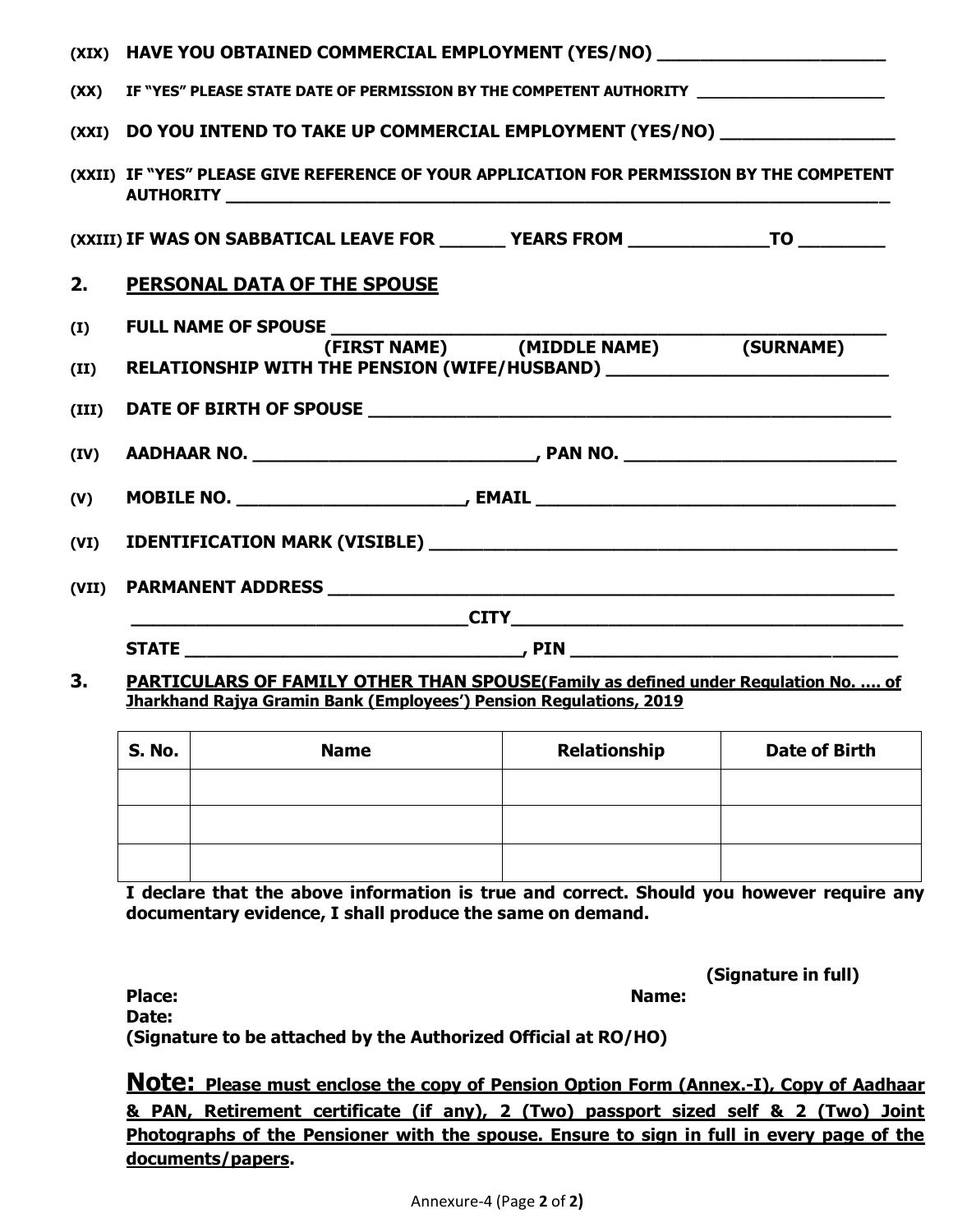#### **Form VI** [See regulation 39 (9)]

Name of the Bank :Jharkhand Rajya Gramin Bank

# **Application for Commutation of Pension without Medical Examination**

(to be submitted within one year from the date of retirement)

To The Chairman, Jharkhand Rajy Gramin Bank, Head Office, Ranchi

Space for Affixing attested passport size photograph

Dear Sir,

I retired/will retire from the Bank's service with effect from ………………. and have opted for Bank's Pension Scheme. I desire to commute a fraction of my pension in accordance with the Jharkhand Rajya Gramin Bank (Employees') Pension Regulations, 2019. The necessary particulars are furnished below:

| Name in full (in block letters)                                                                                                                                                  | <u> 1989 - Johann John Stoff, deutscher Stoffen und der Stoffen und der Stoffen und der Stoffen und der Stoffen un</u>                                                                                                                      |             |     |
|----------------------------------------------------------------------------------------------------------------------------------------------------------------------------------|---------------------------------------------------------------------------------------------------------------------------------------------------------------------------------------------------------------------------------------------|-------------|-----|
| Emp. ID.<br>Designation at the time of<br>Retirement<br>Name of Office/Department from<br>which retired<br>Date of birth (as per Bank's<br>Service Record)<br>Date of Retirement | <u> 1980 - Johann Barbara, martxa alemaniar a</u><br><u> 1990 - Johann Barbara, martin amerikan basal da</u><br><u> 1989 - Johann John Stein, martin de Francisco (f. 1989)</u><br><u> 1989 - Johann John Stein, marwolaethau (b. 1989)</u> |             |     |
| Class of Pension<br>Fraction of Pension proposed<br>to be Commuted not exceeding<br>$1/3^{\text{rd}}$ thereof.                                                                   | <u> 1980 - Johann John Stone, markin fan it ferstjer fan it ferstjer fan it ferstjer fan it ferstjer fan it fers</u><br><u> 1990 - Johann John Stoff, amerikansk politiker (</u>                                                            |             |     |
| Place:<br>Date:                                                                                                                                                                  | <b>Signature</b><br>-----------------------------------                                                                                                                                                                                     |             |     |
|                                                                                                                                                                                  | <b>Acknowledgement</b>                                                                                                                                                                                                                      |             |     |
| Received<br>from<br>Shri/Smt./Kum<br>commutation of Pension.                                                                                                                     | <u> 1989 - Johann Barbara, martxa alemaniar arg</u>                                                                                                                                                                                         | application | for |
| Former Designation                                                                                                                                                               |                                                                                                                                                                                                                                             |             |     |
| Place:                                                                                                                                                                           |                                                                                                                                                                                                                                             |             |     |
| Date:                                                                                                                                                                            | (Signature of Branch Head/RO/HO)                                                                                                                                                                                                            |             |     |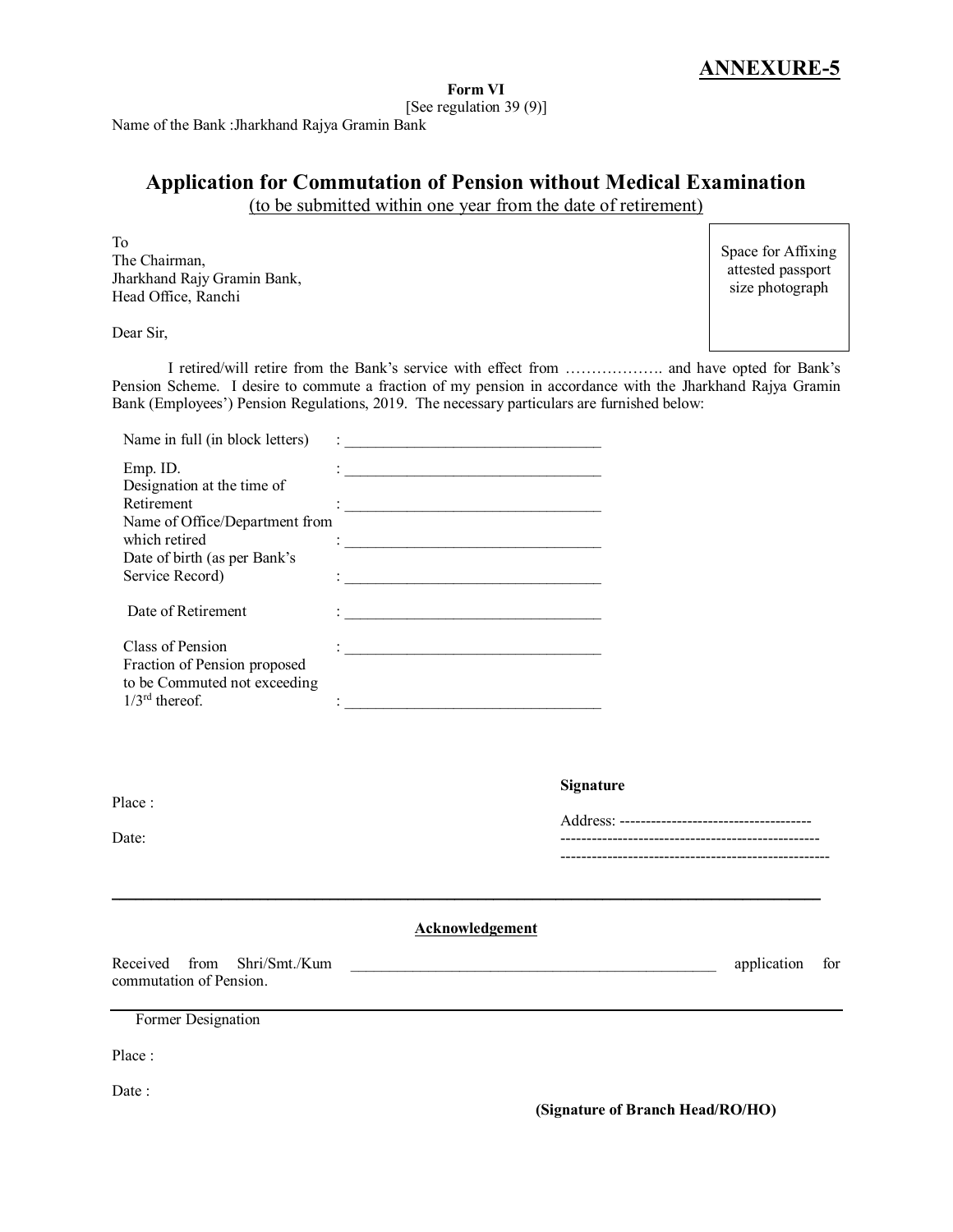#### **Form VII**

[See regulation 39 (9)]

Name of the Bank :Jharkhand Rajya Gramin Bank

# **Application for Commutation of Pension subject to Medical Examination**

(to be submitted in duplicate)

**PART – I**

To The Chairman, Jharkhand Rajya Gramin Bank, Head Office, Ranchi

Dear Sir,

Space for Affixing attested passport size photograph

I desire to commute a fraction of my pension in accordance with Jharkhand Rajya Gramin Bank(Employees') Pension Regulations, 2019. An attested copy of my photograph is affixed on the application and an unattested copy is enclosed. The necessary particulars are furnished below: 1. Name in full (in block letters :

| Date:                                                                                 | (Signature of Branch Head/RO/HO)                                                                                       |                 |  |
|---------------------------------------------------------------------------------------|------------------------------------------------------------------------------------------------------------------------|-----------------|--|
| Former Designation<br>Place:                                                          |                                                                                                                        |                 |  |
| Shri/Smt./Kum<br>Received from<br>commutation of Pension.                             | Acknowledgement<br><u> 1980 - Johann John Harry, mars and deutscher Programment († 1901)</u>                           | application for |  |
|                                                                                       |                                                                                                                        |                 |  |
| Date:                                                                                 |                                                                                                                        |                 |  |
| Place:                                                                                | Signature                                                                                                              |                 |  |
| Preference for station where<br>9.<br>medical examination is desired to<br>take place | <u> 1990 - Johann Barbara, martin a</u>                                                                                |                 |  |
| thereof                                                                               |                                                                                                                        |                 |  |
| commuted not exceeding 1/3rd                                                          |                                                                                                                        |                 |  |
| Fraction of Pension proposed to be<br>8.                                              |                                                                                                                        |                 |  |
| 6.<br>Class of Pension<br>7.                                                          | <u> 1990 - Johann Barbara, martxa alemaniar a</u>                                                                      |                 |  |
| Service Record)<br>Date of Retirement                                                 |                                                                                                                        |                 |  |
| Date of birth (as per Bank's<br>5.                                                    |                                                                                                                        |                 |  |
| which retired                                                                         |                                                                                                                        |                 |  |
| Name of Office/Department from<br>4.                                                  |                                                                                                                        |                 |  |
| Designation at the time of retirement<br>3.                                           | <u> 1990 - Johann John Harry Harry Harry Harry Harry Harry Harry Harry Harry Harry Harry Harry Harry Harry Harry H</u> |                 |  |
| Emp. ID. /PPO<br>2.                                                                   |                                                                                                                        |                 |  |
|                                                                                       |                                                                                                                        |                 |  |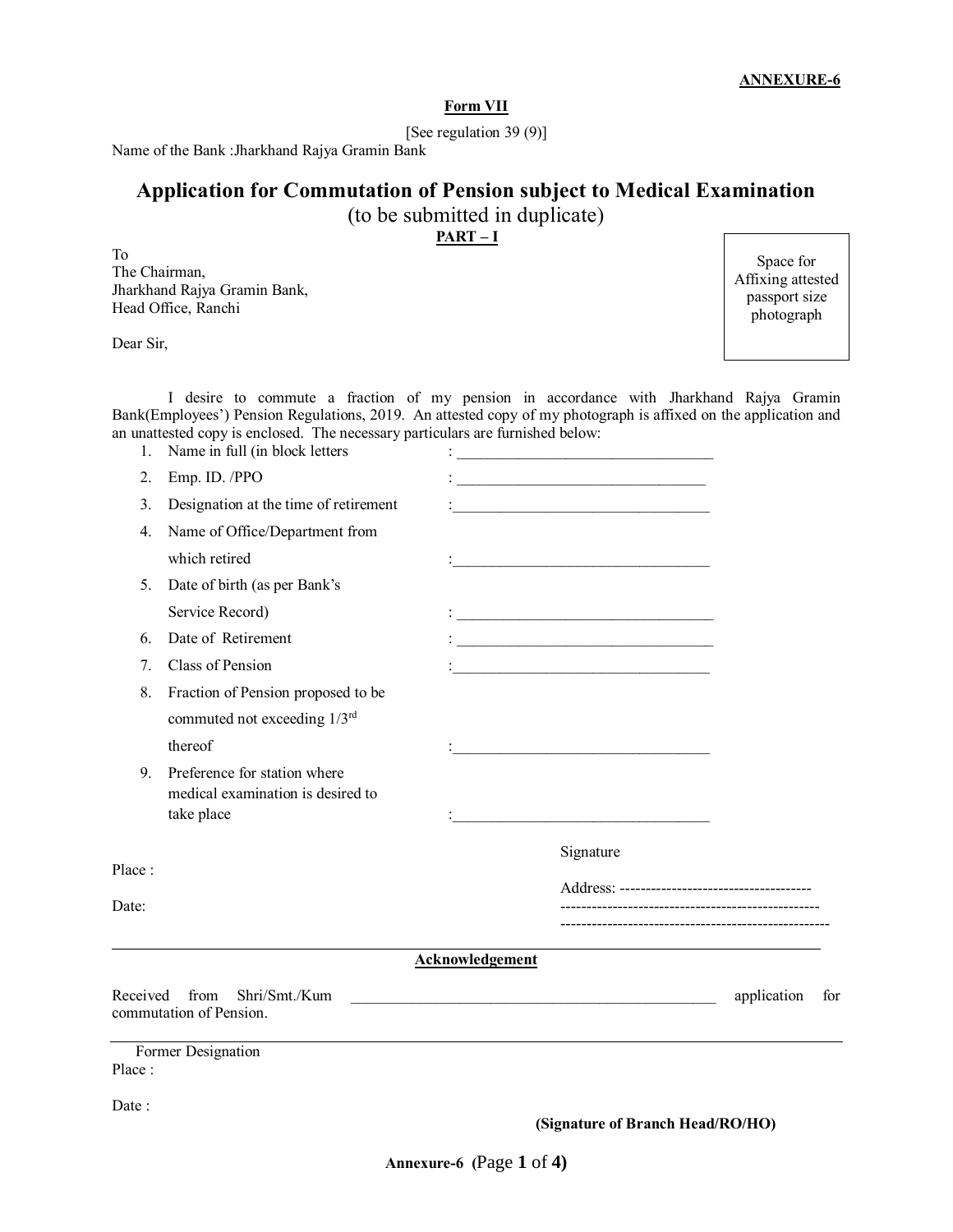#### **Form VII - PART – II**

(To be completed by the Designated Authority)

| 1.<br>2.<br>3.<br>$\overline{4}$ .<br>5.<br>6. | Name of the Applicant<br>Date of birth (as per Bank's<br>Service Record)<br>Date of Retirement<br>Class of Pension<br>Amount of Pension<br>Amount of Pension desired<br>to be commuted |     | On the basis of | the control of the control of the control of the control of the control of the control of<br><u> 1980 - Johann Barn, mars ann an t-Amhain an t-Amhain an t-Amhain an t-Amhain an t-Amhain an t-Amhain an t-A</u> |
|------------------------------------------------|----------------------------------------------------------------------------------------------------------------------------------------------------------------------------------------|-----|-----------------|------------------------------------------------------------------------------------------------------------------------------------------------------------------------------------------------------------------|
|                                                |                                                                                                                                                                                        |     |                 | <b>Added Years</b>                                                                                                                                                                                               |
|                                                |                                                                                                                                                                                        |     | 1 Year          | Normal Age ----------------------------------<br>2 Years                                                                                                                                                         |
|                                                |                                                                                                                                                                                        | Rs. | Rs.             | <b>Contract Contract</b><br>Rs.                                                                                                                                                                                  |
| 7.(i)                                          | Sum payable if commutation becomes<br>absolute before the applicant's next<br>birthday which falls on                                                                                  |     |                 | <u> 1989 - Johann Barbara, martin amerikan basal dan berasal dalam basal dalam basal dalam basal dalam basal dala</u>                                                                                            |
| (ii)                                           | Sum payable if commutation becomes<br>absolute after the applicant's next<br>birthday which falls on                                                                                   |     |                 | <u> 1989 - Johann Barbara, martxa alemaniar a</u>                                                                                                                                                                |
| 8.                                             | Number of enclosures, if any (see note below)                                                                                                                                          |     |                 |                                                                                                                                                                                                                  |
| Place:<br>Date:                                |                                                                                                                                                                                        |     |                 |                                                                                                                                                                                                                  |

**Note:** The Designated Authority should enclose with the Form, a copy of the receipt or statement of the applicant's case if the applicant has been granted invalid pension or has previously commuted a part of his pension or declined to accept commutation on the basis of an addition of years to actual age, or has been refused (commutation) on medical grounds.

(Signature of Designated Authority)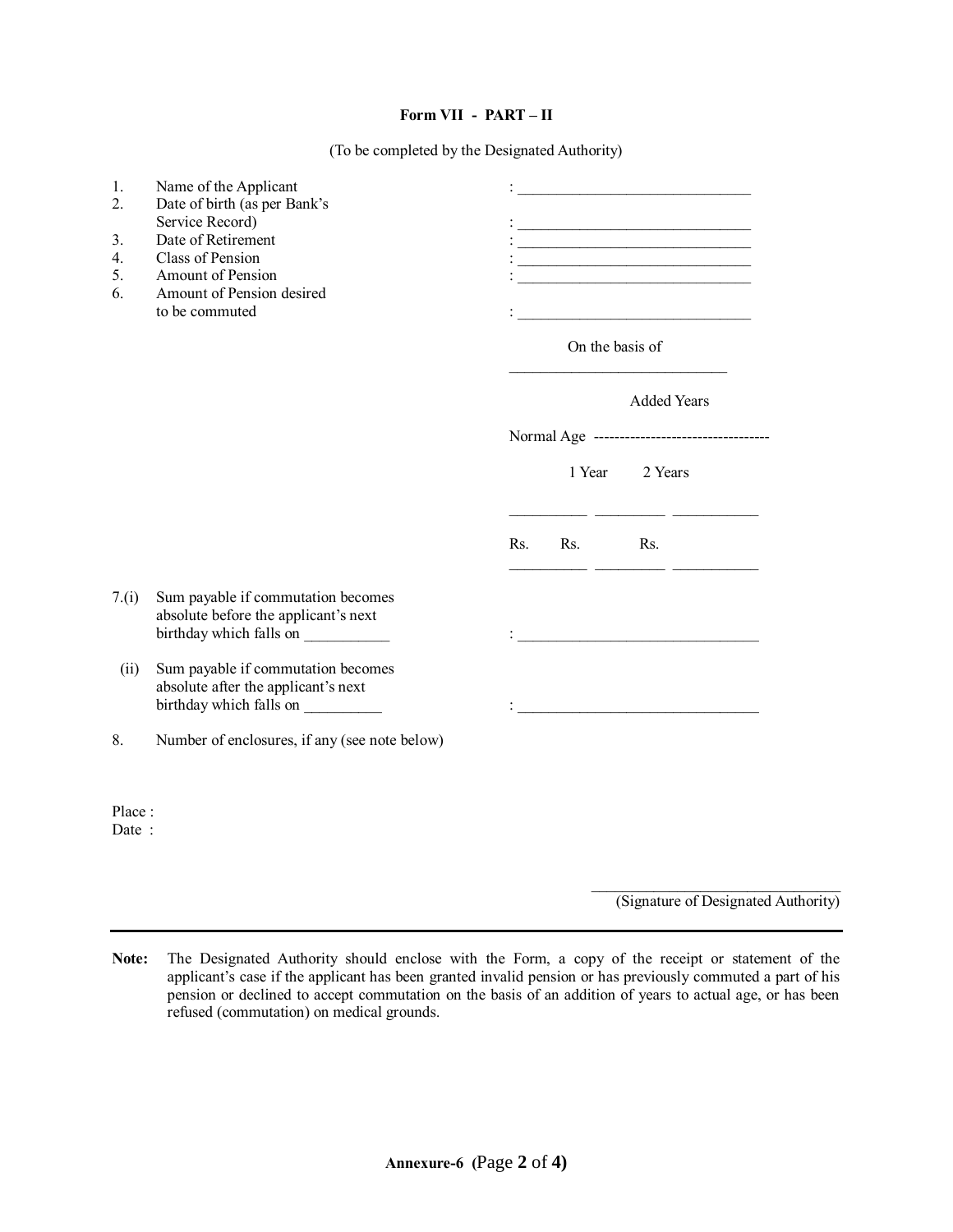Copy forwarded to Shri/Smt./Kum.

(give complete postal address)

with the remarks that subject to the Bank's Medical Officer's recommendation, he/she will, on the basis of the report of the Designated Authority be eligible for the lump sum payment in lieu of the amount of pension to be commuted as follows:-

|      |                                                                                                       | On the basis of |                    |         |  |  |
|------|-------------------------------------------------------------------------------------------------------|-----------------|--------------------|---------|--|--|
|      |                                                                                                       |                 | <b>Added Years</b> |         |  |  |
|      |                                                                                                       |                 |                    |         |  |  |
|      |                                                                                                       |                 | 1 Year             | 2 Years |  |  |
|      |                                                                                                       | Rs. Rs.         | Rs.                |         |  |  |
| (i)  | Sum payable if commutation becomes<br>absolute before the applicant's next<br>birthday which falls on |                 |                    |         |  |  |
| (ii) | Sum payable if commutation becomes<br>absolute after the applicant's next<br>birthday which falls on  |                 |                    |         |  |  |

**Note:** The Table of the present value, on the basis of which calculation by the Designated Authority has been made, is subject to alteration at any time without notice and consequently the basis is liable to revision before payment is made and the sum payable will be the sum appropriate to the applicant's age on his birthday next after the date on which the commutation becomes absolute or if the medical authority directs that years will be added to that age, to the consequent assumed age.

#### **Acknowledgement**

Shri/Smt./Kum. \_\_\_\_\_\_\_\_\_\_\_\_\_\_\_\_\_\_\_\_\_\_\_\_\_\_\_\_\_\_\_\_ should report for medical examination to the Bank's Medical Officer at Bank's Dispensary between a.m. and p.m. on Fe/She should take with him/her the enclosed Form No.VIII with the particulars required in Part-1 completed except the signature or thumb impressions.

**Place : Date :**

**\_\_\_\_\_\_\_\_\_\_\_\_\_\_\_\_\_\_\_\_\_\_\_\_\_\_\_\_\_\_\_\_ (Signature of Designated Authority)**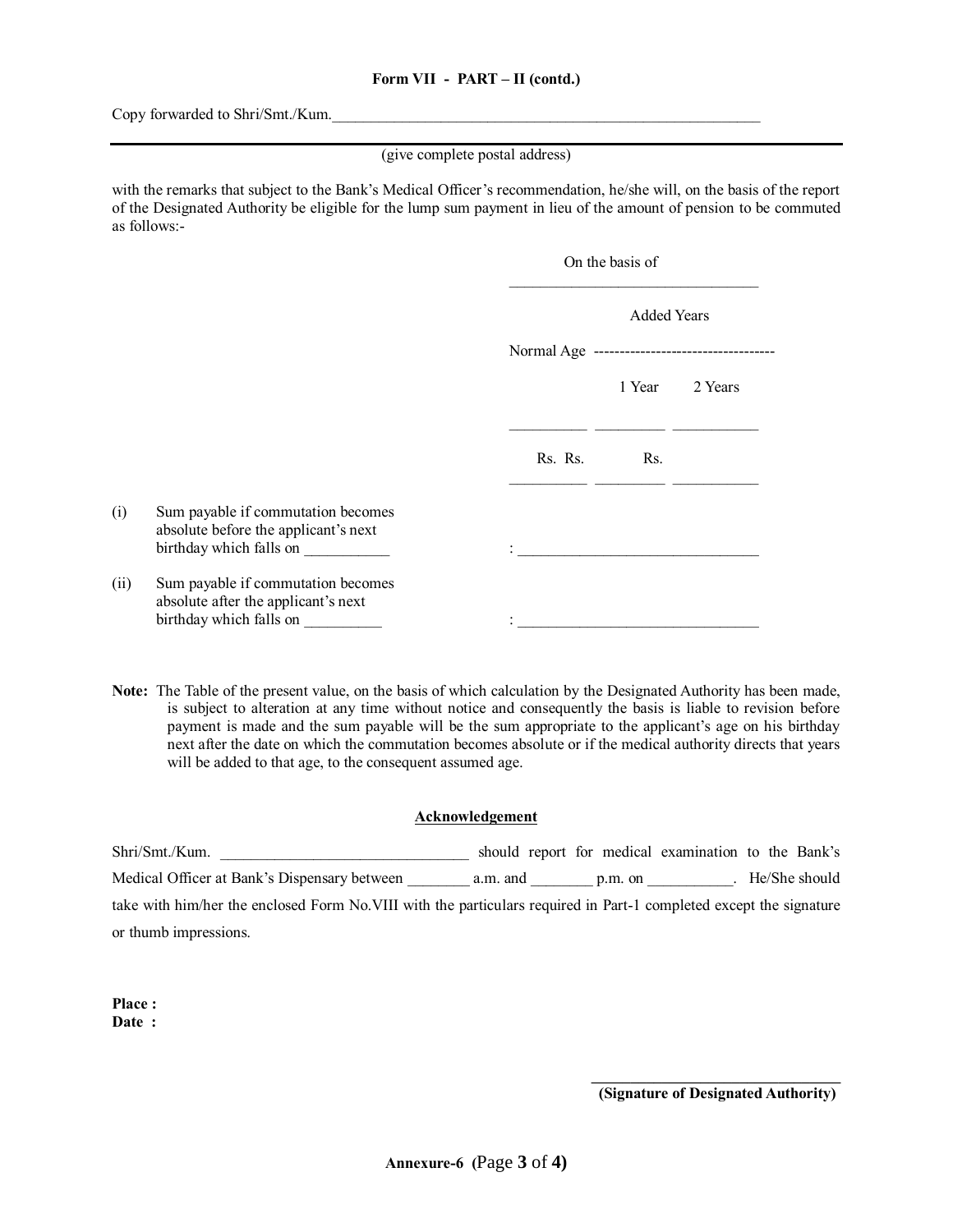#### **Form VII - PART III**

# Name of Bank :Jharkhand Rajya Gramin Bank **(Letter to Bank's Medical Officer Referring the pensioner for Medical Examination)**

Ref. No.: JRGB:HO:HRD:2019-20: Date : Date : Date : Date : Date : Date : Date : Date : Date : Date : Date : Date : Date : Date : Date : Date : Date : Date : Date : Date : Date : Date : Date : Date : Date : Date : Date : Da

To,

 $\mathcal{L}_\text{max}$  , and the set of the set of the set of the set of the set of the set of the set of the set of the set of the set of the set of the set of the set of the set of the set of the set of the set of the set of the \_\_\_\_\_\_\_\_\_\_\_\_\_\_\_\_\_\_\_\_\_\_\_\_\_\_\_\_,

\_\_\_\_\_\_\_\_\_\_\_\_\_\_\_\_\_\_\_\_\_\_\_\_\_\_\_\_, \_\_\_\_\_\_\_\_\_\_\_\_\_\_\_\_\_\_\_\_\_\_\_\_\_\_\_\_,

(Bank's Medical Officer)

Sir/Madam,

### **Medical Examination-Commutation of Pension**

Shri/Smt./Kum. \_\_\_\_\_\_\_\_\_\_\_\_\_\_\_\_\_\_\_\_\_\_\_\_\_\_\_\_\_\_\_\_\_\_\_\_\_\_\_\_\_\_\_who retired from the service on as as all the support (Designation) has applied for commuting a fraction of his/her pension for a lump sum payment. The following documents are forwarded herewith.

#### (a) **Application in Form No.VII in original.**

#### **(b)\* Report or statement of the applicant's case if he has been granted invalid pension or has previously commuted a fraction of his pension or declined to accept commutation on the basis of addition of years to his actual age or has been refused commutation on Medical Grounds.**

In terms of regulation of Jharkhand Rajya Gramin Bank (Employees') Pension Regulations, 2019 (commutation of pension), Shri/Smt./Kum. persion), Should be examined by a Bank's Medical Officer. As per the approval taken from the Competent Authority, Medical examination of pensioners from Civil Surgeon of Jharkhand Govt. is also acceptable in this regard. Therefore, It is requested that arrangement may be made to get Shri / Smt./ Kum. \_\_\_\_\_\_\_\_\_\_\_\_\_\_\_\_\_\_\_\_\_\_\_\_\_\_\_\_\_\_\_\_\_\_\_\_ examined as expeditiously as possible preferably within four weeks.

A copy of this letter is being endorsed to him/her so that he/she may appear for medical examination before you at the earliest.

The receipt of this letter may please be acknowledged.

Yours faithfully,

**(Designated Authority)**

\*Strike off whichever not applicable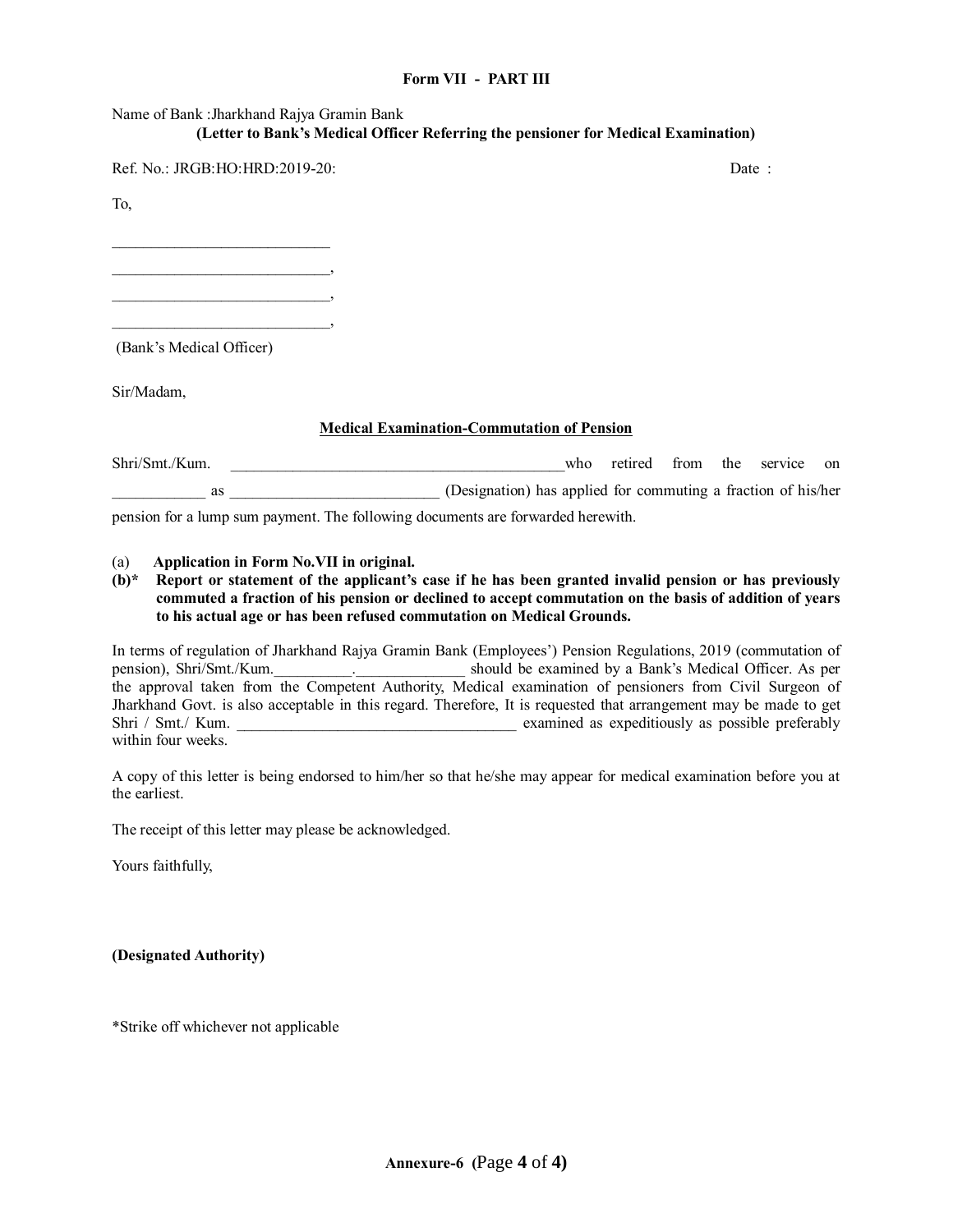### **PART I**

Name of Bank: Jharkhand Rajya Gramin Bank

#### **Declaration by the Pensioner for facilitating Medical Examination by the Bank's Medical Officer.**

The applicant must complete this statement prior to his examination by Bank's Medical Officer and must sign the declaration appended thereto in the presence of Bank's Medical Officer.

- 1. Name in full (in block letters) with Emp. ID :
- 2. Date of birth (as per Bank's Service Record) :
- 3. Particulars regarding Parents. :

Father's age, if living and state of health.:

Father's age at death and cause of death. :

Mother's age, if living and state of health. :

Father's age at death and cause of death. :

- 4. Have you been considered for grant of invalid Pension ʔ If so, state the ground thereof.
- 5. Have you been granted leave on Medical certificate during the Last three years of your service  $\lambda$  if so, state period of leave and nature of illness.
- 6. Have you during the last three years period
	- (a) suffered from any major illness requiring hospitalization ʔ If so, the nature of illness and period of hospitalization may please be indicated; or

––––––––––––––––––––––––––––––––––––––––––––––––––––––––––––––––––––––––––––––––––––

- (b) undergone any major surgical operation
- (c) lost or gained weight markedly

#### **Declaration by Applicant To be signed in presence of the Bank's Medical Officer**

I declare all the above answers to be, to the most of my belief, true and correct.

I am fully aware that by wilfully making a false statement or concealing a relevant fact, I shall incur the risk of losing the commutation.

Applicant's signature or thumb- impression in case of illiterate applicant

––––––––––––––––––––––––––––––––––

Space for Affixing attested passport size photograph

<sup>––––––––––––––––––––––––––––––––</sup> (Signature of Bank's Medical Officer)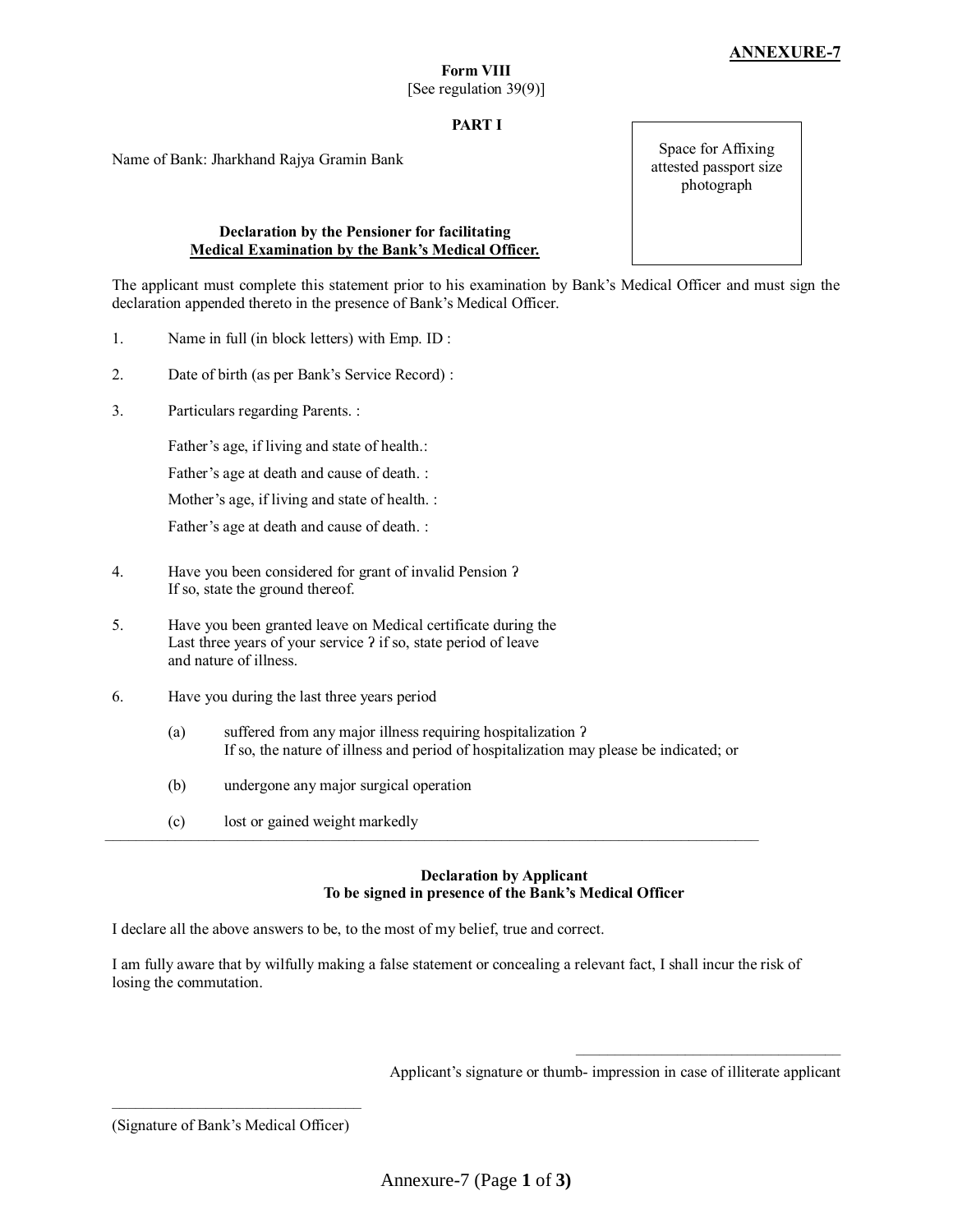### **Form VIII - PART II**

#### **Medical details of the Pensioner**

(*To be filled by the examining Medical Officer*)

- 1. Apparent age
- 2. Height
- 3. Weight
- 4. Describe any scars or identifying Marks of the applicant
- 5. Pulse rate
	- a) Sitting
	- b) Standing

What is the character of the pulse ʔ

- 6. Blood pressure
	- a) Systolic
	- b) Diastolic
- 7. Is there any evidence of disease of the main organs
	- a) Heart
	- b) Lungs
	- c) Liver
	- d) Spleen
	- e) Kidney
- 8. Investigations (wherever considered necessary by the Bank's Medical Officer)
	- (i) Urine (State specific gravity)
	- (ii) Blood<br>(iii) X-R-ra
	- X-R-ray Chest
	- (iv) E.C.G.
- 9. Any additional finding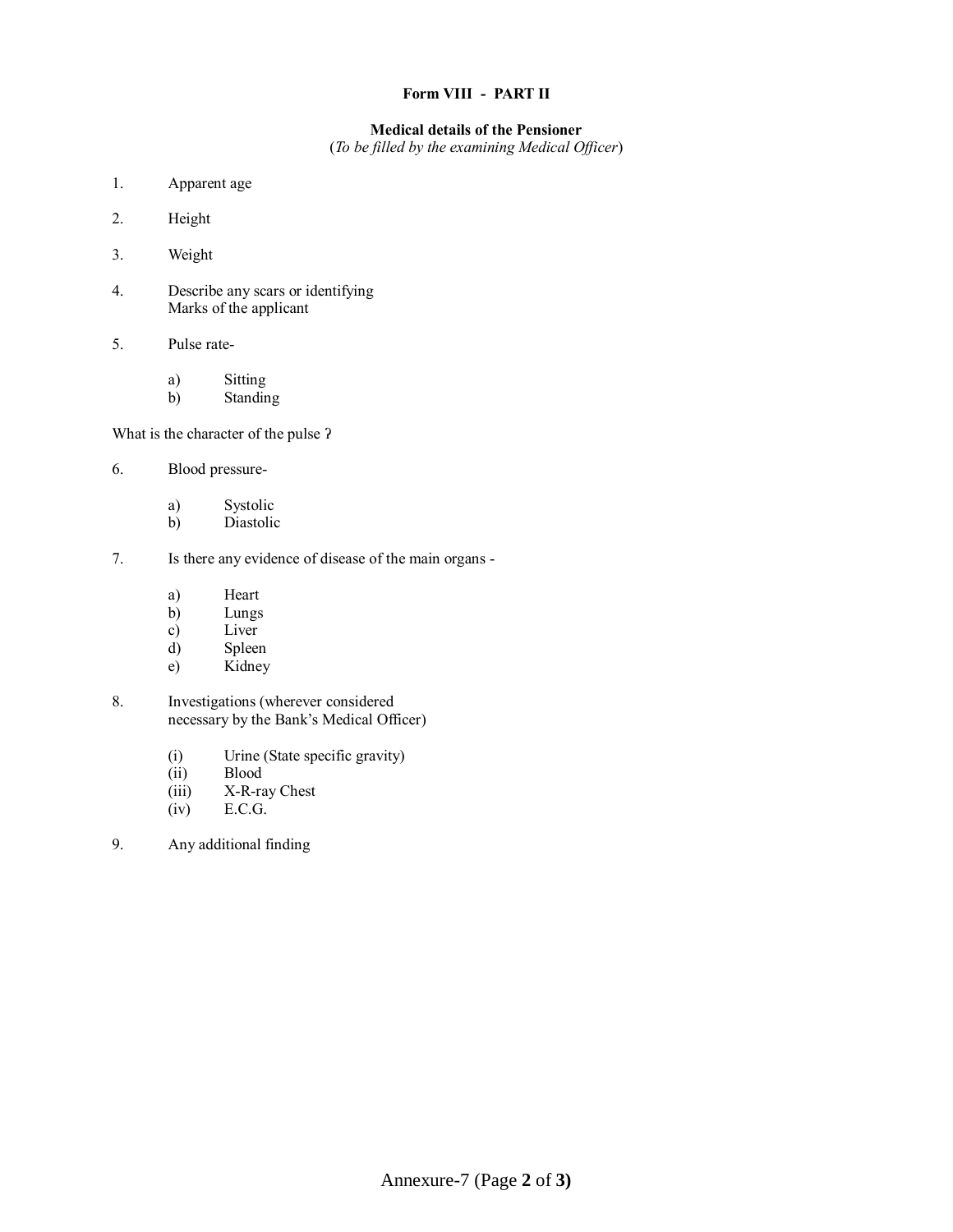### **Form VIII - PART III**

# **Certificate of Fitness for Payment of Commutation of pension**

(*To be filled by the examining Medical Officer*)

| I/We have carefully examined Shri/Smt./Kum.                                                  |                                                      |
|----------------------------------------------------------------------------------------------|------------------------------------------------------|
| ) and am/are of opinion that-                                                                |                                                      |
| He /She is in good bodily health and has the prospect of an average duration of life.        |                                                      |
| <b>OR</b>                                                                                    |                                                      |
| He /She is not in good bodily health and is not a fit subject for commutation.               |                                                      |
| <b>OR</b>                                                                                    |                                                      |
|                                                                                              |                                                      |
|                                                                                              | he/she is considered fit subject for commutation but |
| his/her age for the purpose of commutation, i.e. the age next birthday should be taken to be |                                                      |
|                                                                                              | (In words) years more than his/her actual age.       |
|                                                                                              |                                                      |

**Place :**

**Date :**

–––––––––––––––––––––– **(Signature and Designation of Examining Medical Officer)**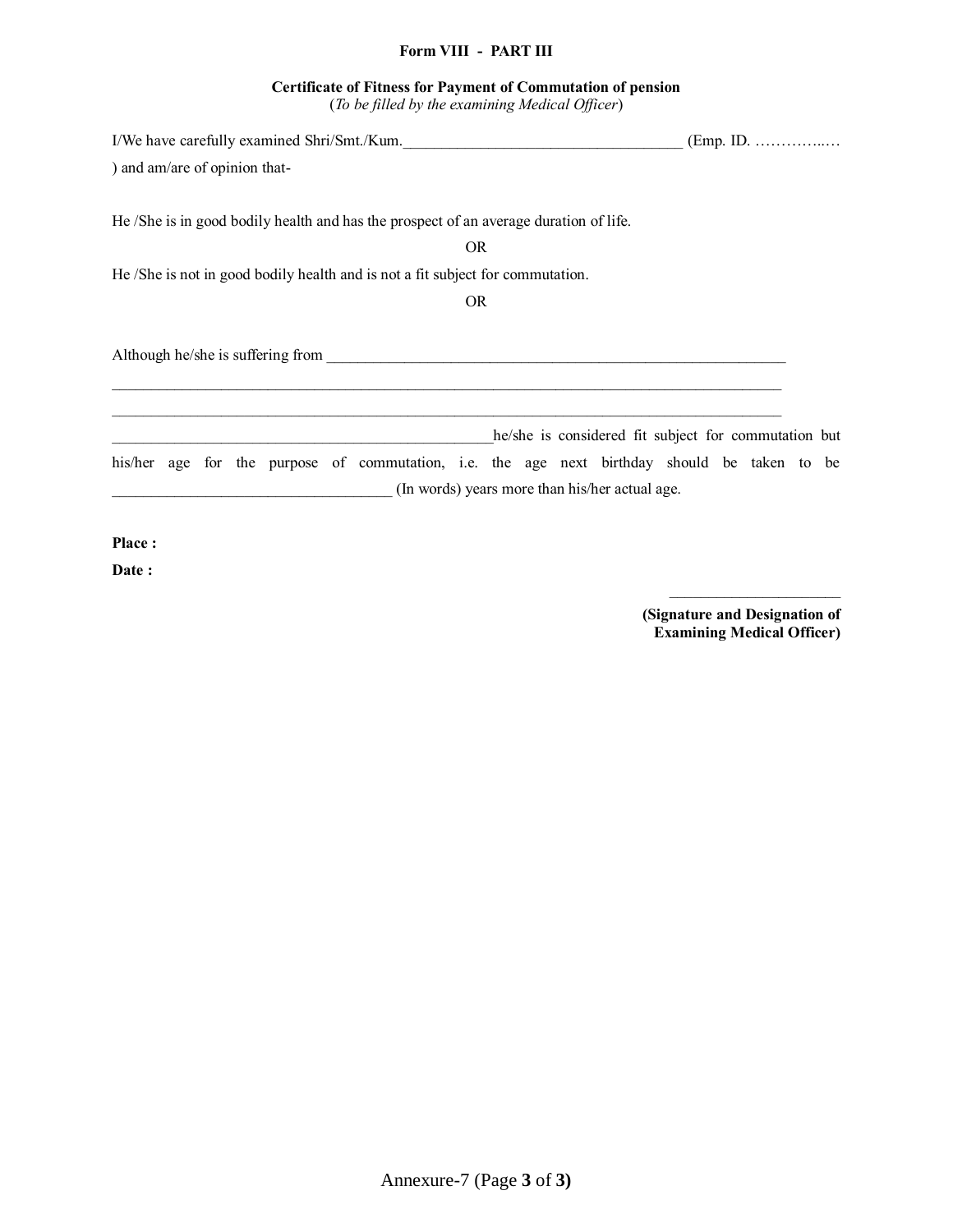# **FORM OF NOMINATION**

# **To**

## **THE TRUSTEES, JHARKHAND RAJYA GRAMIN BANK (EMPLOYEES') PENSION FUND**

I, \_\_\_\_\_\_\_\_\_\_\_\_\_\_\_\_\_\_\_\_\_\_\_\_\_\_\_\_\_\_\_\_\_\_\_\_\_\_, Emp. ID./PPO No.\_\_\_\_\_\_\_\_\_\_\_\_\_\_\_\_\_\_ hereby nominate the person(s) named below and confer on him/them the right to receive, to the extent specified below, the amount of pensionary benefits under the Pension Regulations in the event of my death before the amount become payable, or having become payable has not been paid.

| Name and address of the Nominee(s) | Relationship<br>with | Age | Amount of Share (%) |     | Date of Birth | IF NOMINEE IS MINOR                                                                                  |
|------------------------------------|----------------------|-----|---------------------|-----|---------------|------------------------------------------------------------------------------------------------------|
|                                    | The pensioner        |     |                     |     |               | Name & address of the<br>person who may receive<br>the said pension during<br>the nominee's minority |
| (1)                                |                      |     | (3)                 | (4) | (5            | (6)                                                                                                  |
|                                    |                      |     |                     |     |               |                                                                                                      |

| Name and address of other Nominee(s)<br>In case the nominee under column 1<br>Above predeceases the pensioner | Age | Relationship with<br>The pensioner | Amount<br>of Share<br>(%) | Date of Birth,<br>If the other<br>nominee(s)<br>is/are minor | Name & address<br>of the person who<br>may receive the<br>Pension during<br>other nominee's<br>minority | Contingency<br>on<br>happening of<br>which<br>shall<br>nomination<br>become invalid |
|---------------------------------------------------------------------------------------------------------------|-----|------------------------------------|---------------------------|--------------------------------------------------------------|---------------------------------------------------------------------------------------------------------|-------------------------------------------------------------------------------------|
| (7)                                                                                                           | (8) | (9)                                | (10)                      | (11)                                                         | (12)                                                                                                    | (13)                                                                                |
|                                                                                                               |     |                                    |                           |                                                              |                                                                                                         |                                                                                     |

This nomination supersedes the nomination made on **the nomination mateural** which stand cancelled

|                                                           | Signature / Thumb Impression (if illiterate) of Pensioner/Employee |
|-----------------------------------------------------------|--------------------------------------------------------------------|
|                                                           |                                                                    |
|                                                           |                                                                    |
|                                                           |                                                                    |
| <b>Signature</b>                                          | <b>Signature</b>                                                   |
|                                                           |                                                                    |
| ATTESTED by the Pension Disbursing Branch/Deptt. at RO/HO |                                                                    |

## **SEAL OF ATTESTING AUTHORITY:**

**Note :** 1. If the employee has a family, the nomination shall not be in favour of any person or persons other than the members of the family. 2. If the employee has no family, the nomination may be made in favour of person or persons, or a body of individuals whether incorporated or not. 3. Strike out which is not applicable.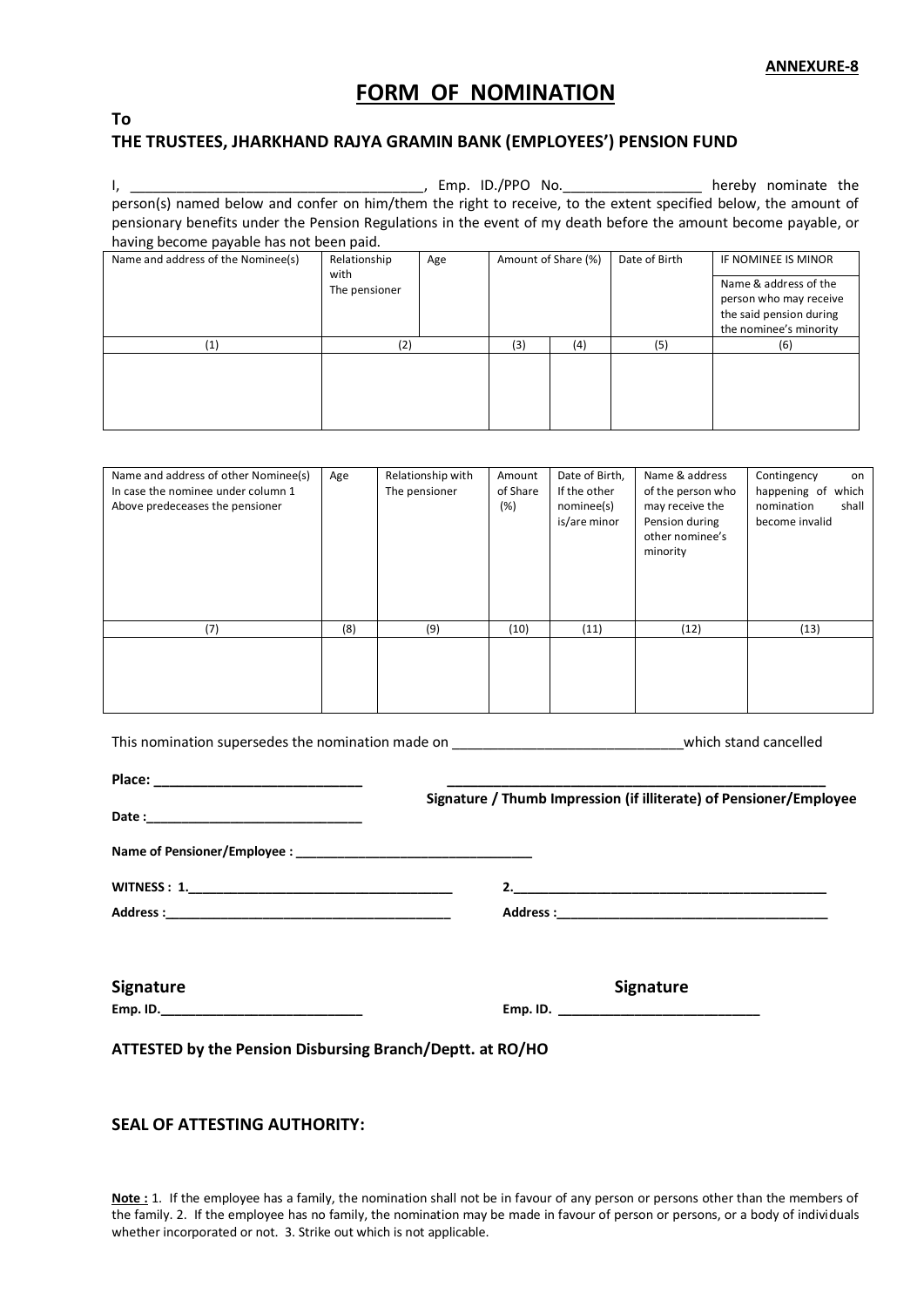**ANNEXURE – 9**

#### **JHARKHAND RAJYA GRAMIN BANK**

**.................................................. REGION/OFFICE**

**Ref : \_\_\_\_\_\_\_\_\_\_\_\_\_\_\_\_\_\_\_\_\_\_ Date: \_\_\_\_\_\_\_\_\_\_\_\_\_\_\_**

The Chairman Jharkhand Rajya Gramin Bank, Head Office, Ranchi

Dear Sir,

**Sub: Ten months (Prior to death/retirement) average pay & allowances of Shri/Smt.\_\_\_\_\_\_\_\_\_\_\_\_\_\_\_\_\_\_\_\_\_\_\_\_\_\_\_\_\_\_\_\_\_\_\_\_\_\_\_ (EPF No\_\_\_\_\_\_\_\_\_\_\_\_\_\_\_\_\_\_)**

We are furnishing below the 10 months (prior to death/retirement) average pay & allowances of Shri/Smt.

| Designation (Last) | Branch/Office (Last)  |     |
|--------------------|-----------------------|-----|
| EPF $A/c$ No.      | who retired / died on | for |

calculation of pension under Jharkhand Rajya Gramin Bank (Employees') Pension Regulations, 2019.

| 1. | <b>Basic Pay</b>                                                                                                                    |  |
|----|-------------------------------------------------------------------------------------------------------------------------------------|--|
|    | 2. Stagnation increment                                                                                                             |  |
|    | 3. Pay and Allowances rank for DA (Mention nature of allowance)<br>a)                                                               |  |
|    | b)                                                                                                                                  |  |
|    | c)                                                                                                                                  |  |
|    | 4. Period of Extra Ordinary Leave on Loss of Pay sanctioned<br>By the Competent Authority and enjoyed during the Service<br>Period. |  |
|    | 5. Leave Without Pay during Service Period                                                                                          |  |

Yours faithfully,

Signature with Seal

………………………………..

**Note: 1. Declare which is not applicable 2. No columns should be left blank 3. Basic Pay & Stagnation Increment to be reported separately in the columns specified 4. For arriving at the ten month's average please refer to Jharkhand Rajya Gramin Bank (Employees') Pension Regulations, 2019.**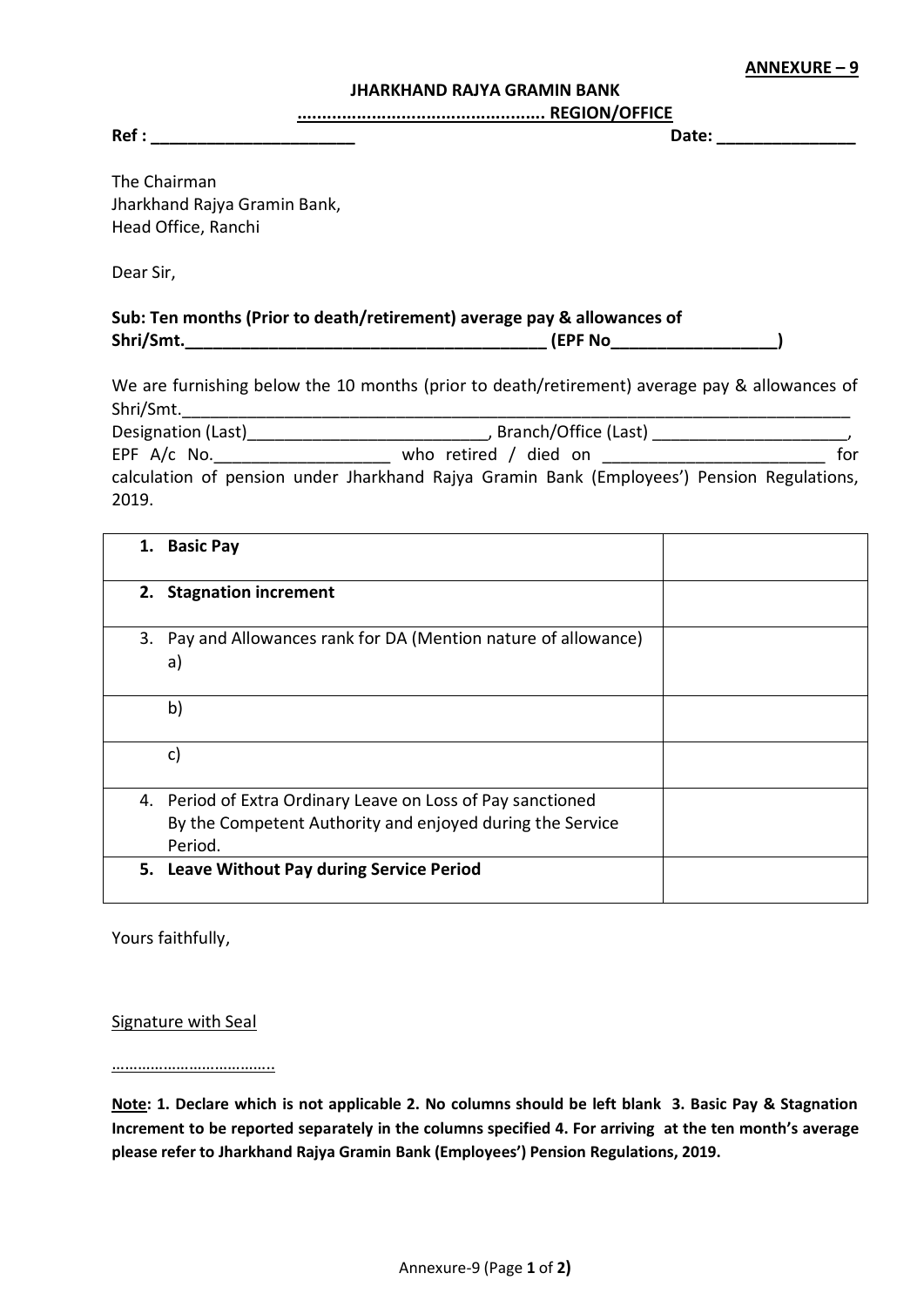# **DETAILS OFLAST TEN MONTHS SALARY OF SHRI/SMT./KUM. ......................................................**

| <b>MONTHWISE</b>      |  |  |  |  |  |
|-----------------------|--|--|--|--|--|
| <b>BREAK UP</b>       |  |  |  |  |  |
| YEAR & MONTH          |  |  |  |  |  |
|                       |  |  |  |  |  |
| 1. Basic Pay          |  |  |  |  |  |
| Stagnation<br>2.      |  |  |  |  |  |
| Increment             |  |  |  |  |  |
|                       |  |  |  |  |  |
| 3. Pay and allowances |  |  |  |  |  |
| Rank for DA           |  |  |  |  |  |
| a) Mention nature     |  |  |  |  |  |
| of allowance)         |  |  |  |  |  |
| a)                    |  |  |  |  |  |
| b)                    |  |  |  |  |  |
|                       |  |  |  |  |  |
| c)                    |  |  |  |  |  |
|                       |  |  |  |  |  |
| d)                    |  |  |  |  |  |
|                       |  |  |  |  |  |
|                       |  |  |  |  |  |
| <b>TOTAL</b>          |  |  |  |  |  |
|                       |  |  |  |  |  |
|                       |  |  |  |  |  |
| <b>AVERAGE</b>        |  |  |  |  |  |
|                       |  |  |  |  |  |
|                       |  |  |  |  |  |

**Note: 1. Declare which is not applicable 2. No columns should be left blank 3. Basic Pay & Stagnation Increment to be reported separately in the columns specified 4. For arriving at the ten month's average please refer to provisions of Jharkhand Rajya Gramin Bank (Employees') Pension Regulations, 2019.**

# **Signature with seal**

Date \_\_\_\_\_\_\_\_\_\_\_\_\_\_\_\_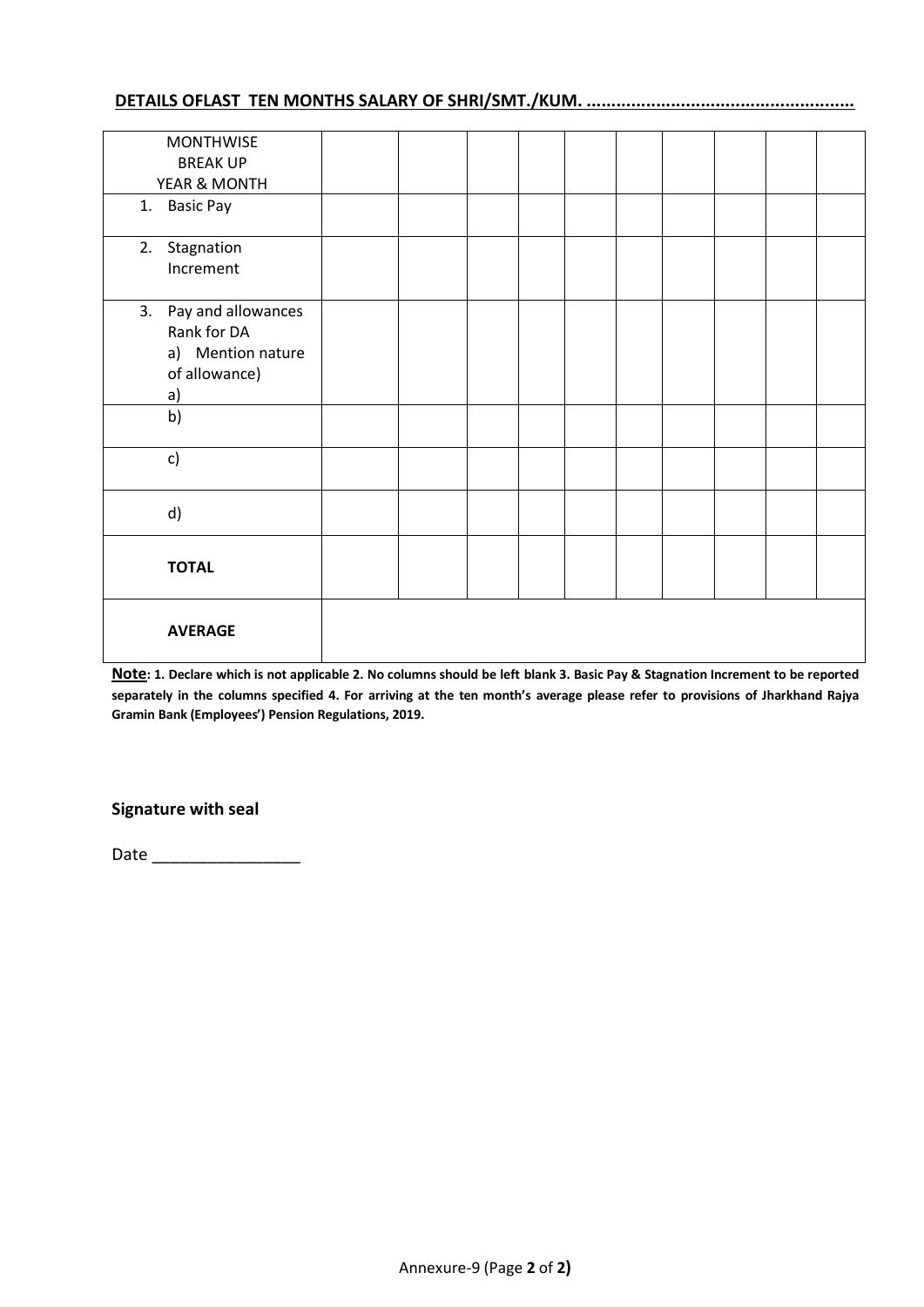**ANNEXURE – 10**

#### **JHARKHAND RAJYA GRAMIN BANK**

**Ref :**  $\blacksquare$ 

**\_\_\_\_\_\_\_\_\_\_\_\_\_\_\_\_\_\_\_\_\_\_\_\_\_\_\_\_\_REGION/OFFICE**

The Chairman Jharkhand Rajya Gramin Bank, Head Office, Ranchi

Dear Sir,

# Sub: Particulars of Outstanding Liabilities of Shri/Smt.<br>.Emp. ID.

|           |                                                                                                                | (Emp. ID. |                             |  |                                                                       |                    |  |
|-----------|----------------------------------------------------------------------------------------------------------------|-----------|-----------------------------|--|-----------------------------------------------------------------------|--------------------|--|
| Shri/Smt. |                                                                                                                |           |                             |  | We are furnishing below the Particulars of Outstanding Liabilities of |                    |  |
|           | Last Designation and the control of the control of the control of the control of the control of the control of |           | , Emp. ID._________________ |  |                                                                       | who retired / died |  |
| on.       |                                                                                                                |           |                             |  |                                                                       |                    |  |

|    | <b>Particulars of Outstanding Loan</b> | <b>Account No.</b> | <b>Balance (Rs.)</b> |
|----|----------------------------------------|--------------------|----------------------|
| 1. | <b>House Building Loan</b>             |                    |                      |
| 2. | Housing Loan (Commercial Scheme)       |                    |                      |
| 3. | <b>Staff Over Draft</b>                |                    |                      |
| 4. | <b>Festival Advance</b>                |                    |                      |
| 5. | <b>Education Loan</b>                  |                    |                      |
| 6. | Conveyance Loan                        |                    |                      |
| 7. | Others, if any (Mention details)       |                    |                      |
|    | <b>TOTAL LOAN BALANCE</b>              |                    |                      |

Yours faithfully,

# **Signature with Seal**

………………………………………….

Note: Please submit this certificate preferably after closure of all staff loan accounts. If Housing Loan (Commercial Scheme) and / or Education Loan continues(s).in terms of sanction please furnish the stat us of the accounts(s) including compliance of all terms and conditions of sanction. Please provide "N I L" Certificate in case of no outstanding liability.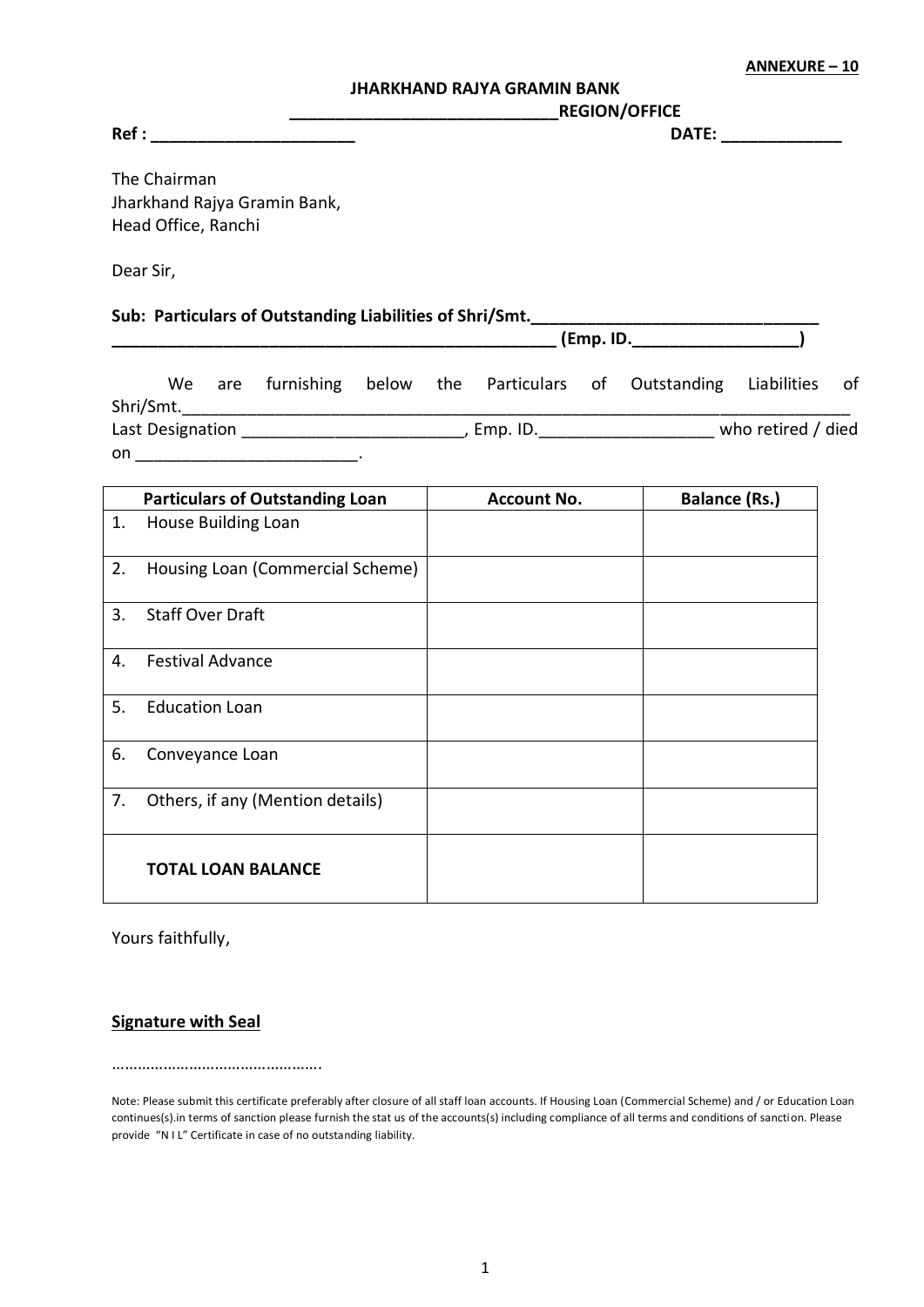Date :

#### **JHARKHAND RAJYA GRAMIN BANK**

*Option Form to be filled in by the family of those employees of the Bank who are eligible for family pension (To be submitted in quadruplicate through the Branch/Office from where retired/posted at the time of death)*

*---------------------------------------------------------------------------------------------------------------------------------------------*

The Chairman Jharkhand Rajya Gramin Bank Head Office, Ranchi

Dear Sir,

#### **OPTION FORM**

I hereby declare that I have read and understood the Jharkhand Rajya Gramin Bank (Employees') Pension Regulation, 2019 and I hereby voluntarily opt to become a member of the Bank's Pension Fund and irrevocably authorize the Bank/Employee Provident Fund Organization/RPFC to transfer my entire Pension Fund kept with them to Bank to credit Pension Fund to be created for this purpose. I undertake to refund the Bank's contribution to EPF Fund together with accrued interest thereon paid to my husband/wife/father/mother/son/daughter (delete whichever is not applicable) on his/her death while in service/after retirement from Bank's service. I also undertake to refund the non-refundable withdrawal from EPF balance (Bank's contribution component) availed by my husband/wife/father/mother/son/daughter (delete whichever is not applicable), if any, together with interest at EPF rate from time to time up to the date of retirement / death.

- 1. Name of the applicant/dependent of deceased employee in Full (in Block letters):
- 2. Name of the deceased employee in Full (in block letter) : \_\_\_\_\_\_\_\_\_\_\_\_\_\_\_\_\_\_\_\_\_\_\_\_\_\_\_\_\_\_\_\_
- 3. E.P.F. No. of the deceased employee:
- 4. Relationship with th4 deceased employee :
- 5. Name of guardian if applicant is minor : \_\_\_\_\_\_\_\_\_\_\_\_\_\_\_\_\_\_\_\_\_\_\_\_\_\_\_\_\_\_\_\_\_\_\_\_\_\_\_\_\_\_\_\_\_\_\_
- 6. Present Residential Address : \_\_
- 7. Date of death of the deceased employee (Documentary evidence to be attached) :
- 8. Date of retirement from Bank' service :
- 9. Branch / Office last served and post held: \_\_\_\_\_\_\_\_\_\_\_\_\_\_\_\_\_\_\_\_\_\_\_\_\_\_\_\_\_\_\_\_\_\_

\_\_\_\_\_\_\_\_\_\_\_\_\_\_\_\_\_\_\_\_\_\_\_\_\_\_\_\_\_\_\_\_\_\_\_\_\_\_\_\_\_\_\_\_\_\_\_\_\_\_\_\_\_\_\_\_\_\_\_\_\_\_\_\_\_\_\_\_\_\_\_\_\_\_\_\_\_\_\_\_\_ \_\_\_\_\_\_\_\_\_\_\_\_\_\_\_\_\_\_\_\_\_\_\_\_\_\_\_\_\_\_\_\_\_\_\_\_\_\_\_\_\_\_\_\_\_\_\_\_\_\_\_\_\_\_\_\_\_\_\_\_\_\_\_\_\_\_\_\_\_\_\_\_\_\_\_\_\_\_\_\_\_

- 10. Branch from where pension to be drawn \_\_\_\_\_\_\_\_\_\_\_\_\_\_\_\_\_\_\_\_\_\_\_\_\_\_\_\_\_\_\_\_\_\_\_\_\_\_\_\_\_\_Branch
- 11. List of documents /evidences to be attached
	- a) Copy of Superannuation / retirement order of the deceased employee (if applicable)
	- b) Copy of Death Certificate of the Employee
	- c) Copy of Birth certificate of child eligible for pension
	- d) Copy of AADHAAR CARD/KYC documents in the name of applicant
		- (Mention the name / nature of documents)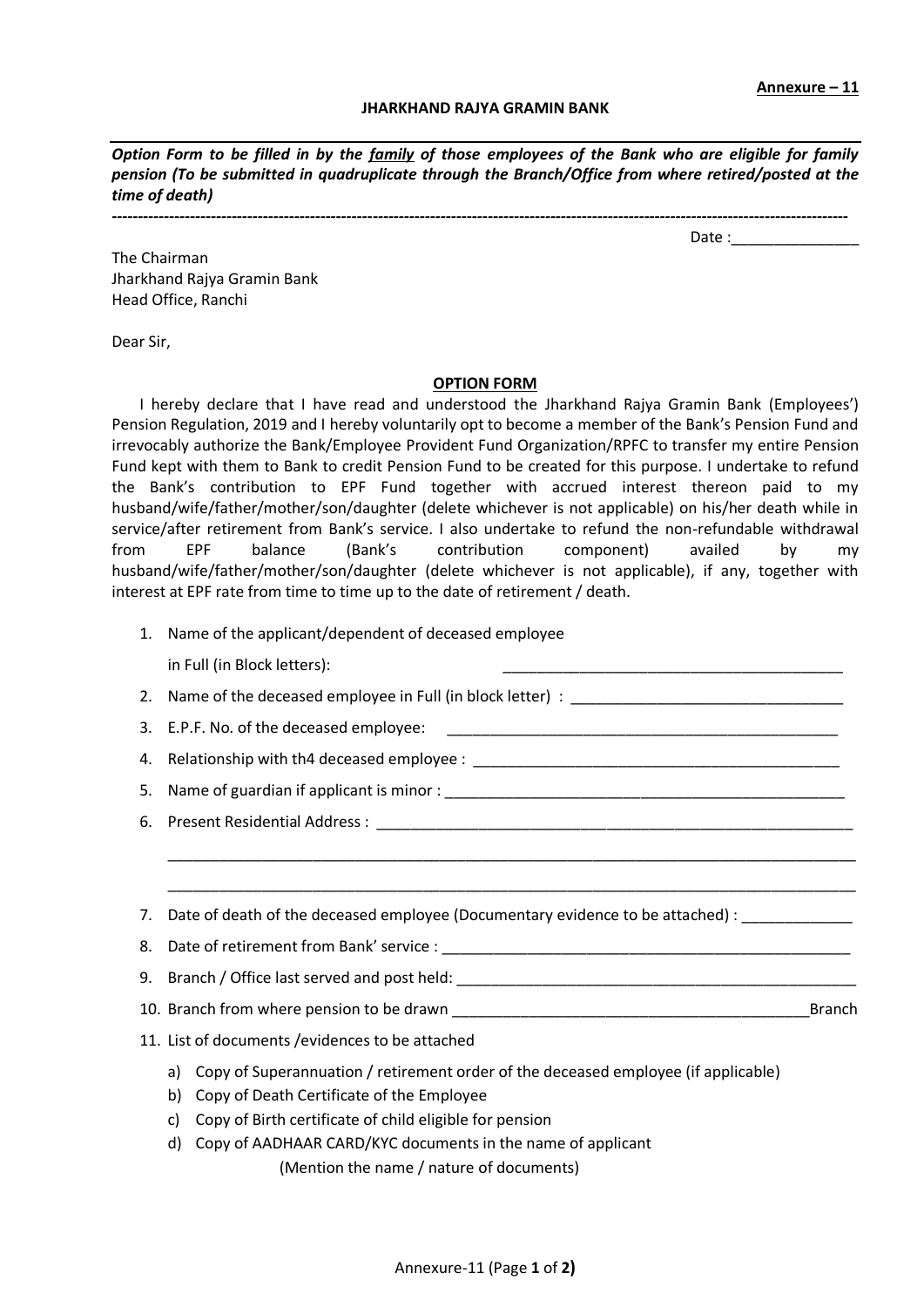I hereby declare that what are stated in the application and documents submitted are true, correct and genuine.

**Enclosures :** As stated in point 11 above.

(Signature of the applicant)

Date : \_\_\_\_\_\_\_\_\_\_\_\_\_\_\_\_\_\_\_\_\_

Place: \_\_\_\_\_\_\_\_\_\_\_\_\_\_\_\_\_\_\_\_\_

| Date of receipt of application at        |                       | FOR HO USE ONLY                                           |
|------------------------------------------|-----------------------|-----------------------------------------------------------|
| Branch / Office                          |                       |                                                           |
|                                          | Recent photograph of  | <b>OPTION NOTED IN</b>                                    |
|                                          | the applicant to be   | <b>SERVICE RECORD/EPF</b>                                 |
| Forwarded on                             | pasted here and then  | <b>RECORD OF THE</b>                                      |
|                                          | to be attested by the | <b>DECEASED EMPLOYEE</b>                                  |
| Forwarded by                             | concerned             |                                                           |
|                                          | Branch/Office         |                                                           |
|                                          |                       |                                                           |
|                                          |                       |                                                           |
|                                          |                       | (Signature of the concerned<br>Authority at HO with date) |
|                                          |                       |                                                           |
| Signature with office seal Branch/Office |                       |                                                           |

**(Signature to be attested by the Branch/Office Head with Office Seal)**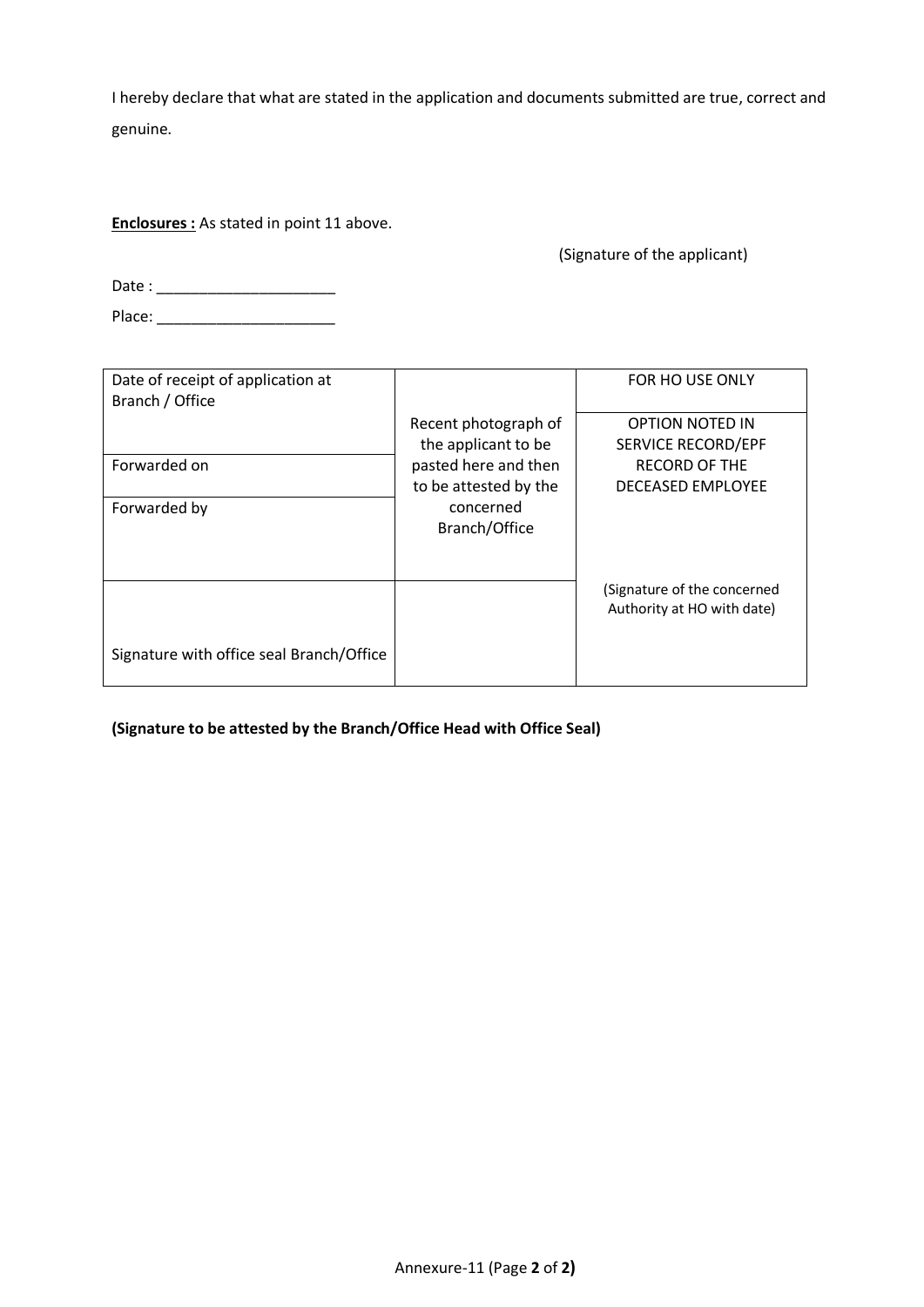*Application for grant of Family Pension in the event of death of Employee / pensioner*

|    |                                                                                  |                                          |                                                                                                                                                                                                                                                                         | Date: the contract of the contract of the contract of the contract of the contract of the contract of the contract of the contract of the contract of the contract of the contract of the contract of the contract of the cont |  |
|----|----------------------------------------------------------------------------------|------------------------------------------|-------------------------------------------------------------------------------------------------------------------------------------------------------------------------------------------------------------------------------------------------------------------------|--------------------------------------------------------------------------------------------------------------------------------------------------------------------------------------------------------------------------------|--|
|    | <b>The Chairman</b><br>Jharkhand Rajya Gramin Bank<br><b>Head Office, Ranchi</b> |                                          |                                                                                                                                                                                                                                                                         | Affix photograph of<br>the applicant                                                                                                                                                                                           |  |
|    | Dear Sir,                                                                        |                                          |                                                                                                                                                                                                                                                                         |                                                                                                                                                                                                                                |  |
|    |                                                                                  |                                          | I hereby declare that as an eligible family member to receive Family Pension in terms of Jharkhand<br>Rajya Gramin Bank (Employees') Pension Regulations, 2019. I am submitting below the requisite<br>particulars for kind favour of sanction of Family Pension to me. |                                                                                                                                                                                                                                |  |
| 1. |                                                                                  | Name of the applicant (in block letters) | <u> 1980 - Jan Barbara, masonar a shekara 1980 - An</u>                                                                                                                                                                                                                 |                                                                                                                                                                                                                                |  |
|    | i)                                                                               |                                          | Relation with the deceased employee/pensioner:<br>                                                                                                                                                                                                                      |                                                                                                                                                                                                                                |  |
|    | ii)<br>Date of Birth of Applicant                                                |                                          |                                                                                                                                                                                                                                                                         |                                                                                                                                                                                                                                |  |
|    | iii)                                                                             | Name of the Guardian if the deceased     |                                                                                                                                                                                                                                                                         |                                                                                                                                                                                                                                |  |
|    | iv) Religion and Caste                                                           |                                          |                                                                                                                                                                                                                                                                         |                                                                                                                                                                                                                                |  |
| 2. | Present residential address of the<br>Applicant (in block letters)               |                                          |                                                                                                                                                                                                                                                                         |                                                                                                                                                                                                                                |  |

PIN \_\_\_\_\_\_\_\_\_\_\_\_\_\_\_\_\_\_\_\_\_\_\_\_\_\_\_\_\_ Mobile No. \_\_\_\_\_\_\_\_\_\_\_\_\_\_\_\_\_\_\_\_\_\_\_\_\_\_\_\_\_\_\_\_\_\_\_\_\_\_\_

3. Name & age of surviving parent/widower/children of the deceased employee/pensioner :

| SI.<br>No. | <b>Name</b>                             | <b>Relationship with the</b><br>Deceased employee/pensioner | <b>Date of Birth</b><br>(by Christian era) |
|------------|-----------------------------------------|-------------------------------------------------------------|--------------------------------------------|
|            |                                         |                                                             |                                            |
|            |                                         |                                                             |                                            |
|            |                                         |                                                             |                                            |
|            |                                         |                                                             |                                            |
| 4.         | Name of the deceased employee/pensioner |                                                             |                                            |

 $\_$ 

|    | 5. EPF A/c No of the deceased employee   |  |
|----|------------------------------------------|--|
|    | 6. Emp. ID. of the deceased employee     |  |
| 7. | Date of death of the employee/pensioner: |  |
|    | (Documentary evidence to be attached)    |  |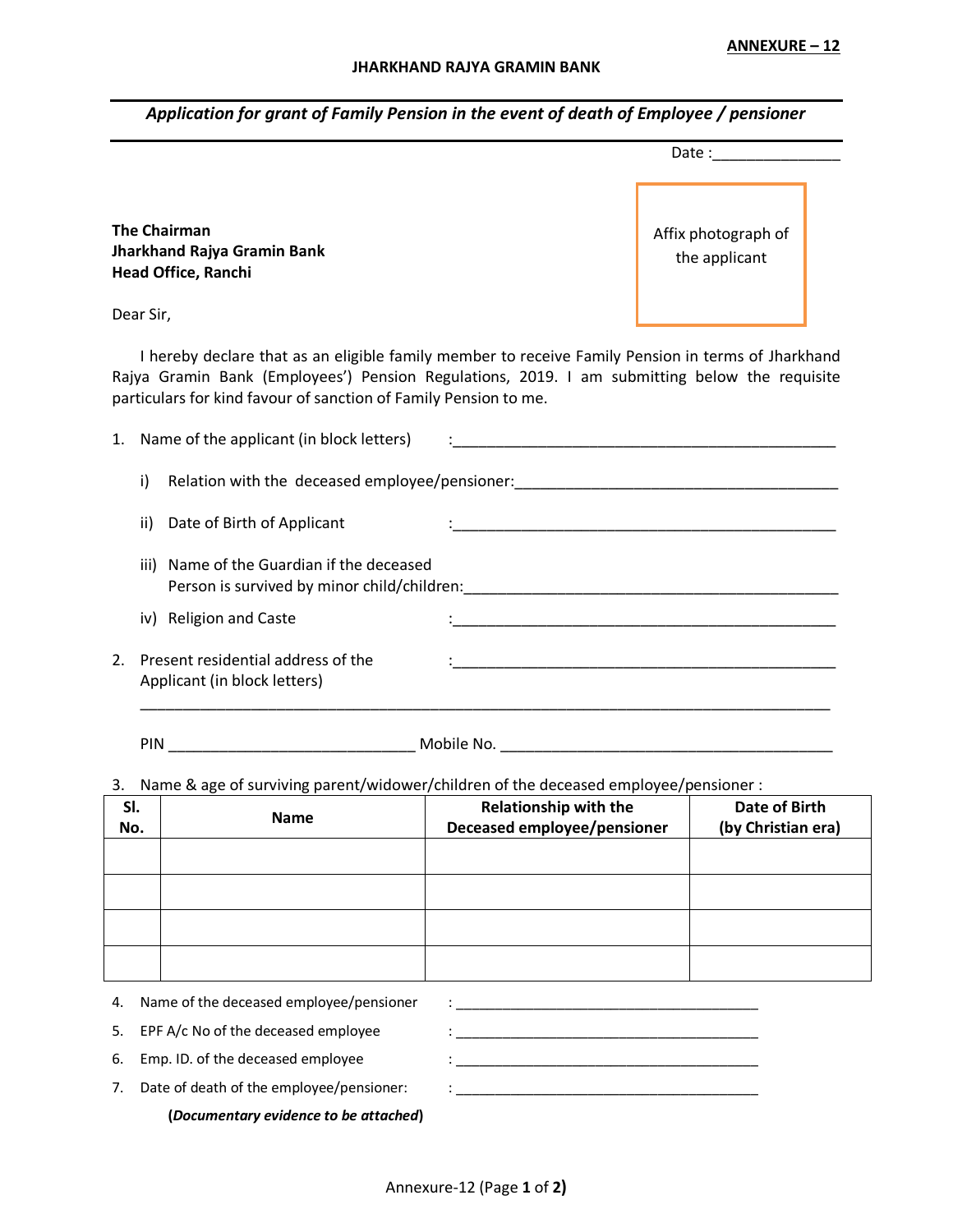| a) Branch/Office in which the deceased employee/<br>9.<br>Pensioner served last and post held by him/her<br>a) PPO No of the deceased, if any, with the nature<br>Of pension & Disbursing Authority<br><u> 1989 - Johann Barn, mars ann an t-Amhain an t-Amhain an t-Amhain an t-Amhain an t-Amhain an t-Amhain an t-Amh</u><br>10. If the applicant is guardian, date of birth of minor<br>& relationship with the deceased employee/pensioner<br><u> 1980 - Jan James James, martin amerikan basar dan bagi dan bagi dari dalam basar dan bagi dan bagi dalam bagi </u><br>11. a) is the applicant (other than guardian) a pensioner?<br>YES / NO<br>if so, indicate the amount of monthly pension<br>YES / NO<br>b) Is the applicant employed? If so, particulars<br>in details with last pay drawn certificate from employer:<br>12. Description of the applicant including (a) Height<br>12. Signature/LTI ** of the applicant (Duly<br>Attested by the Branch/Office head with seal)<br><u> 1989 - Johann Barn, mars ann an t-Amhain an t-Amhain an t-Amhain an t-Amhain an t-Amhain an t-Amhain an t-Amh</u><br>SIGNATURE / LTI OF THE APPLICANT IS ATTESTED<br>(Signature of the Branch Head/RO/HO with Seal)<br>13.a) Name of the Branch of the Bank through<br>Which Family Pension is to be drawn<br>b) JRGB SB Account No<br>14. List of Documents / evidence attached :<br>a) Three copies of passport size recent photograph of the applicant, duly attested in from side<br>b) Attested copy of the Death Certificate of the deceased Employee / Pensioner<br>c) Birth Certificate of the children eligible for pension.<br>d) Any other document(s) indicating that the applicant is a genuine claimant e.g. AADHAAR Card, PAN,<br>Voter Card etc.<br>15. I hereby declare that what are stated in this application and documents submitted herewith are true, correct | 8. | Date of retirement (in case of Pensioner) |  |
|----------------------------------------------------------------------------------------------------------------------------------------------------------------------------------------------------------------------------------------------------------------------------------------------------------------------------------------------------------------------------------------------------------------------------------------------------------------------------------------------------------------------------------------------------------------------------------------------------------------------------------------------------------------------------------------------------------------------------------------------------------------------------------------------------------------------------------------------------------------------------------------------------------------------------------------------------------------------------------------------------------------------------------------------------------------------------------------------------------------------------------------------------------------------------------------------------------------------------------------------------------------------------------------------------------------------------------------------------------------------------------------------------------------------------------------------------------------------------------------------------------------------------------------------------------------------------------------------------------------------------------------------------------------------------------------------------------------------------------------------------------------------------------------------------------------------------------------------------------------------------------------|----|-------------------------------------------|--|
|                                                                                                                                                                                                                                                                                                                                                                                                                                                                                                                                                                                                                                                                                                                                                                                                                                                                                                                                                                                                                                                                                                                                                                                                                                                                                                                                                                                                                                                                                                                                                                                                                                                                                                                                                                                                                                                                                        |    |                                           |  |
|                                                                                                                                                                                                                                                                                                                                                                                                                                                                                                                                                                                                                                                                                                                                                                                                                                                                                                                                                                                                                                                                                                                                                                                                                                                                                                                                                                                                                                                                                                                                                                                                                                                                                                                                                                                                                                                                                        |    |                                           |  |
|                                                                                                                                                                                                                                                                                                                                                                                                                                                                                                                                                                                                                                                                                                                                                                                                                                                                                                                                                                                                                                                                                                                                                                                                                                                                                                                                                                                                                                                                                                                                                                                                                                                                                                                                                                                                                                                                                        |    |                                           |  |
|                                                                                                                                                                                                                                                                                                                                                                                                                                                                                                                                                                                                                                                                                                                                                                                                                                                                                                                                                                                                                                                                                                                                                                                                                                                                                                                                                                                                                                                                                                                                                                                                                                                                                                                                                                                                                                                                                        |    |                                           |  |
|                                                                                                                                                                                                                                                                                                                                                                                                                                                                                                                                                                                                                                                                                                                                                                                                                                                                                                                                                                                                                                                                                                                                                                                                                                                                                                                                                                                                                                                                                                                                                                                                                                                                                                                                                                                                                                                                                        |    |                                           |  |
|                                                                                                                                                                                                                                                                                                                                                                                                                                                                                                                                                                                                                                                                                                                                                                                                                                                                                                                                                                                                                                                                                                                                                                                                                                                                                                                                                                                                                                                                                                                                                                                                                                                                                                                                                                                                                                                                                        |    |                                           |  |
|                                                                                                                                                                                                                                                                                                                                                                                                                                                                                                                                                                                                                                                                                                                                                                                                                                                                                                                                                                                                                                                                                                                                                                                                                                                                                                                                                                                                                                                                                                                                                                                                                                                                                                                                                                                                                                                                                        |    |                                           |  |
|                                                                                                                                                                                                                                                                                                                                                                                                                                                                                                                                                                                                                                                                                                                                                                                                                                                                                                                                                                                                                                                                                                                                                                                                                                                                                                                                                                                                                                                                                                                                                                                                                                                                                                                                                                                                                                                                                        |    |                                           |  |
| and genuine.                                                                                                                                                                                                                                                                                                                                                                                                                                                                                                                                                                                                                                                                                                                                                                                                                                                                                                                                                                                                                                                                                                                                                                                                                                                                                                                                                                                                                                                                                                                                                                                                                                                                                                                                                                                                                                                                           |    |                                           |  |

Yours faithfully,

# **Signature/LTI of the applicant**

\_\_\_\_\_\_\_\_\_\_\_\_\_\_\_\_\_\_\_\_\_\_\_\_\_\_\_

\*\* To be furnished in case the applicant is not literate enough to sign his/her name or unable to sign due to poor health condition which also needs submission of Medical Certificate.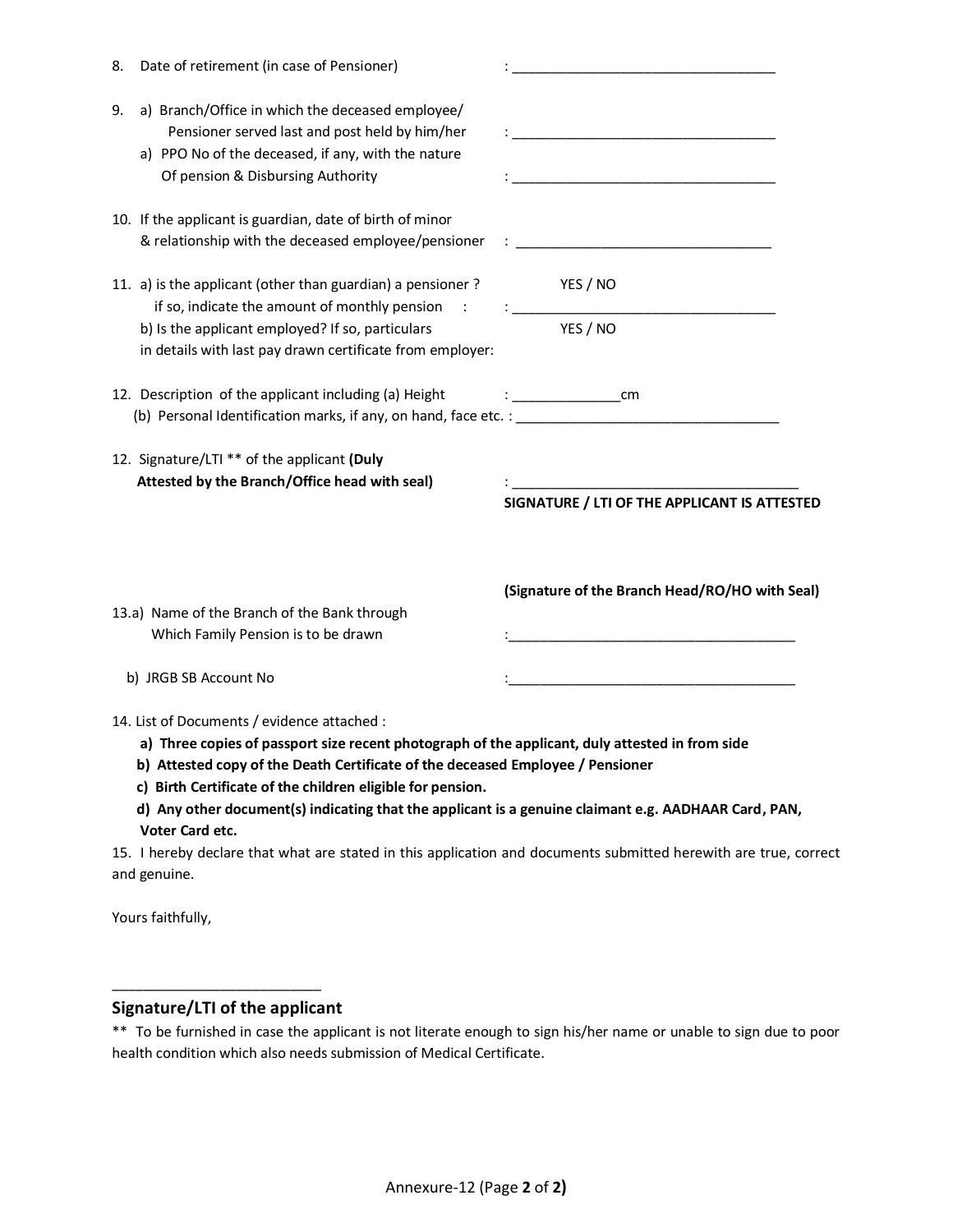# **CERTIFICATE OF NON-REMARRIAGE/NON-MARRIAGE**

# **(APPLICABLE FOR** *FAMILY* **PENSIONERS ONLY)**

Ihereby declare that I have not got re-married and I undertake to report the same promptly in the event of my re-marriage (Applicable for widow / widower Family Pensioner).\*

I hereby declare that I am not married and I undertake to report the same promptly in the event of my marriage. (Applicable for un-married daughter Family Pensioner).\*

# **(\* Please Strike out which is not applicable)**

**Name of the Pensioner :…………………………………………………………………………………………………………… Place :…………………………………………….. Date:………………………………………………………………………………**

I certify to the best of my knowledge and belief the above statement is correct.

# **(Signature of the Bank's Officer with Emp. ID)**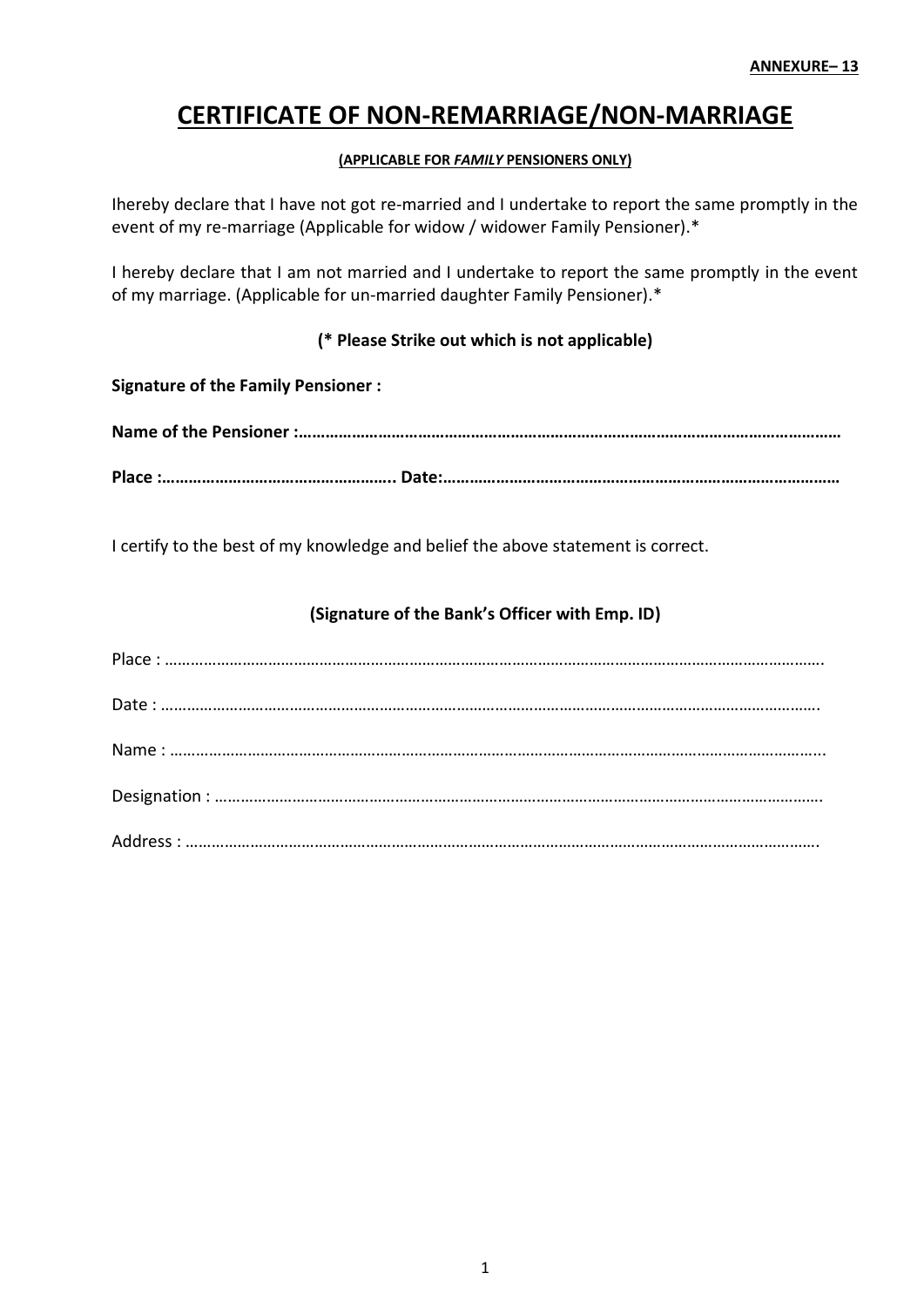# **Acceptance/Non-acceptance of Commercial Employment**

I declare that I have not accepted commercial employment in India.

OR

I declare that I have accepted commercial employment in India w.e.f. ……………………………… after obtaining previous sanction of the Bank and none of the conditions, if any, attached thereto by the bank has been violated.

OR

I declare that I have accepted commercial employment in India w.e.f……………………………………… without obtaining the sanction of the Bank.

| <b>Signature of the Pensioner</b> |
|-----------------------------------|
|                                   |
|                                   |

**Note : This declaration is required to be submitted for a period of two years from the date of retirement.**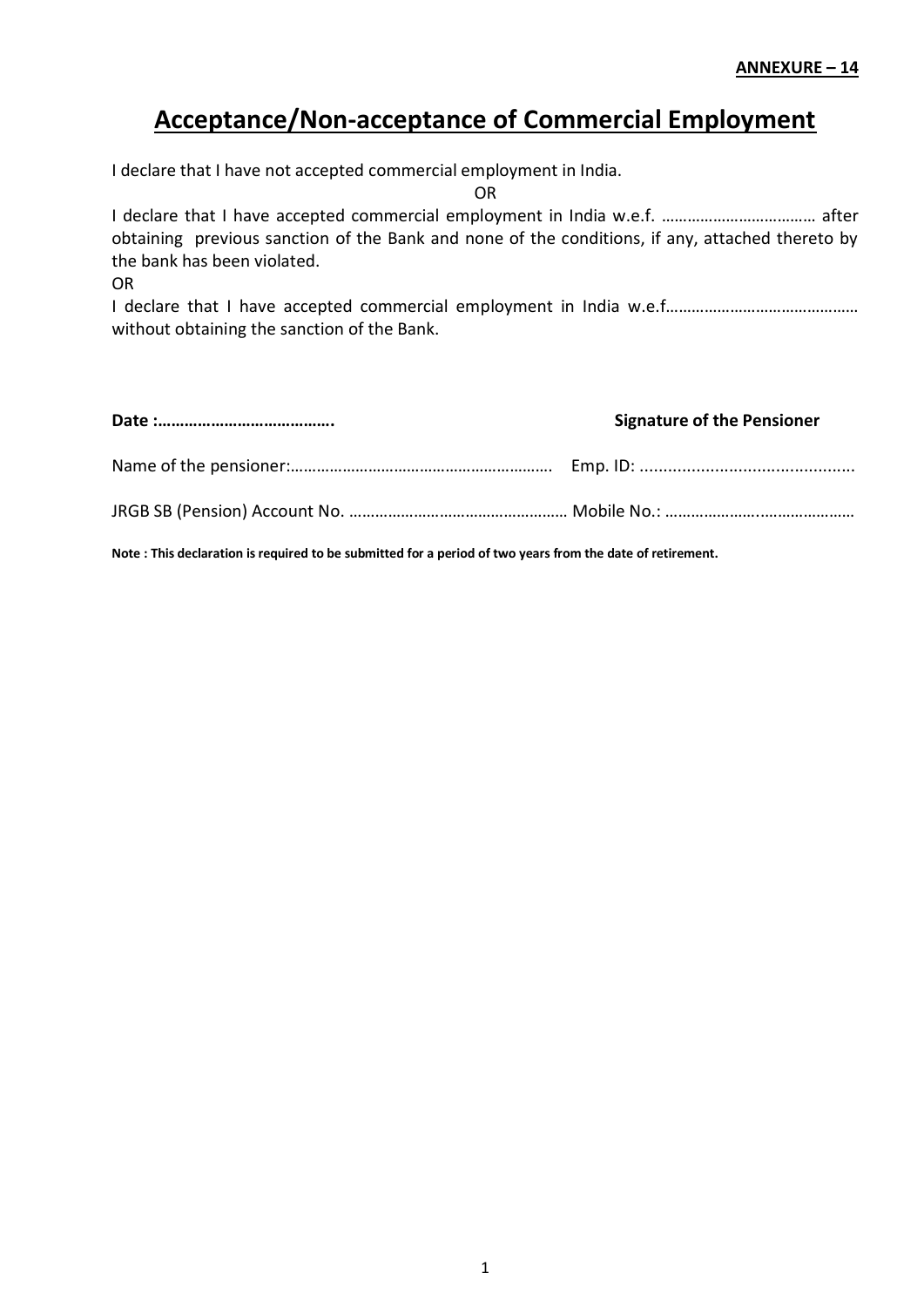| STAFF PENSION*<br>(GENERAL PENSION) | <b>Customer ID</b>        |  |
|-------------------------------------|---------------------------|--|
| FAMILY PENSION*                     | <b>JRGB</b><br>SB A/C No. |  |

(\* *Please mark tick as applicable*)

# LIFE CERTIFICATE

# **(Signature of the Pensioner/Family Pensioner with date)**

# **(Signature with office/Branch seal)**

| Date:  |  |
|--------|--|
| Place: |  |
|        |  |

**(To be submitted by the Pensioner once in a year in November in duplicate to Pension paying Branch)**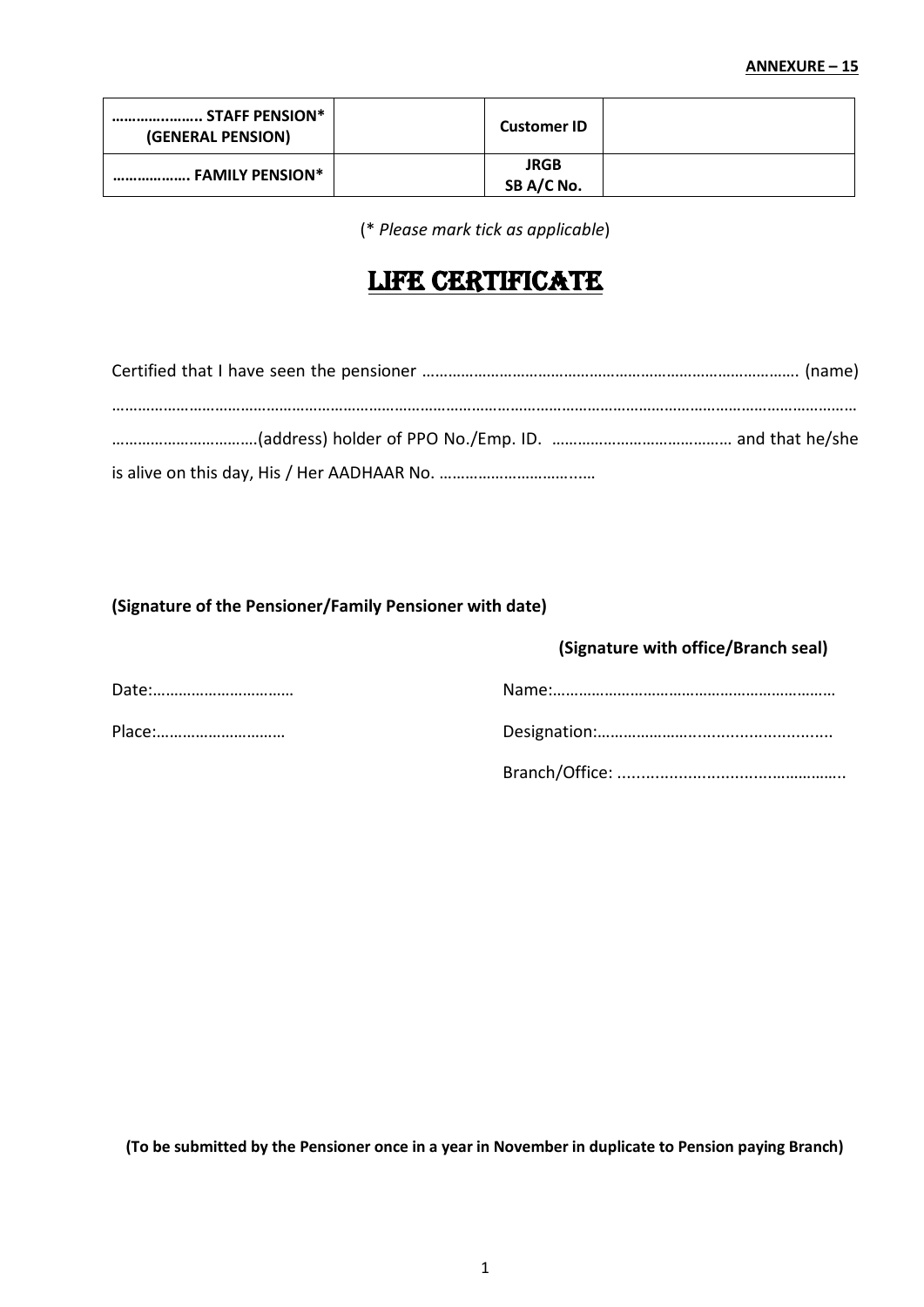# *Letter of undertaking by the Pensioner*

| Date : |  |
|--------|--|
|        |  |
|        |  |

#### **The Branch Manager**

**………………………………………………..Branch …………………………………………………..Bank**

Dear Sir,

| Sub: Payment of Pension under PPO No. | Through your Branch. |
|---------------------------------------|----------------------|
|                                       |                      |

In consideration of your having at my request, agreed to make payment of Pension due to me every month by credit to my SB Account No. \_\_\_\_\_\_\_\_\_\_\_\_\_\_\_\_\_\_\_\_\_\_\_\_\_\_\_\_\_\_\_\_\_\_With you.

I, the undersigned, agree and undertake to refund or make good any amount to which I am not entitled or any amount which may be credited to my account in excess of the amount to which I am or would entitled. I further hereby undertake and agree to bind myself and my heirs, successors, executors, and administrators to indemnify the Bank from and against any loss suffered or incurred by the Bank in so crediting my pension to my account under the scheme and to forthwith pay the same to the Bank to recover the amount due to debit to my said Savings Bank Account or any other belonging to me in the possession of the Bank.

Yours faithfully,

| Signature in full                 |              |
|-----------------------------------|--------------|
| <b>Name</b>                       |              |
| <b>Address (in block letters:</b> | $\mathbf{r}$ |
| <b>Phone/Mobile No.</b>           |              |

**Two Witnesses** :

|                             | Witness-1 | Witness-2 |
|-----------------------------|-----------|-----------|
| <b>Signature of witness</b> |           |           |
|                             |           |           |
|                             |           |           |
| <b>Name</b>                 |           |           |
|                             |           |           |
|                             |           |           |
| Emp. ID.                    |           |           |
|                             |           |           |

 $\ddot{\phantom{0}}$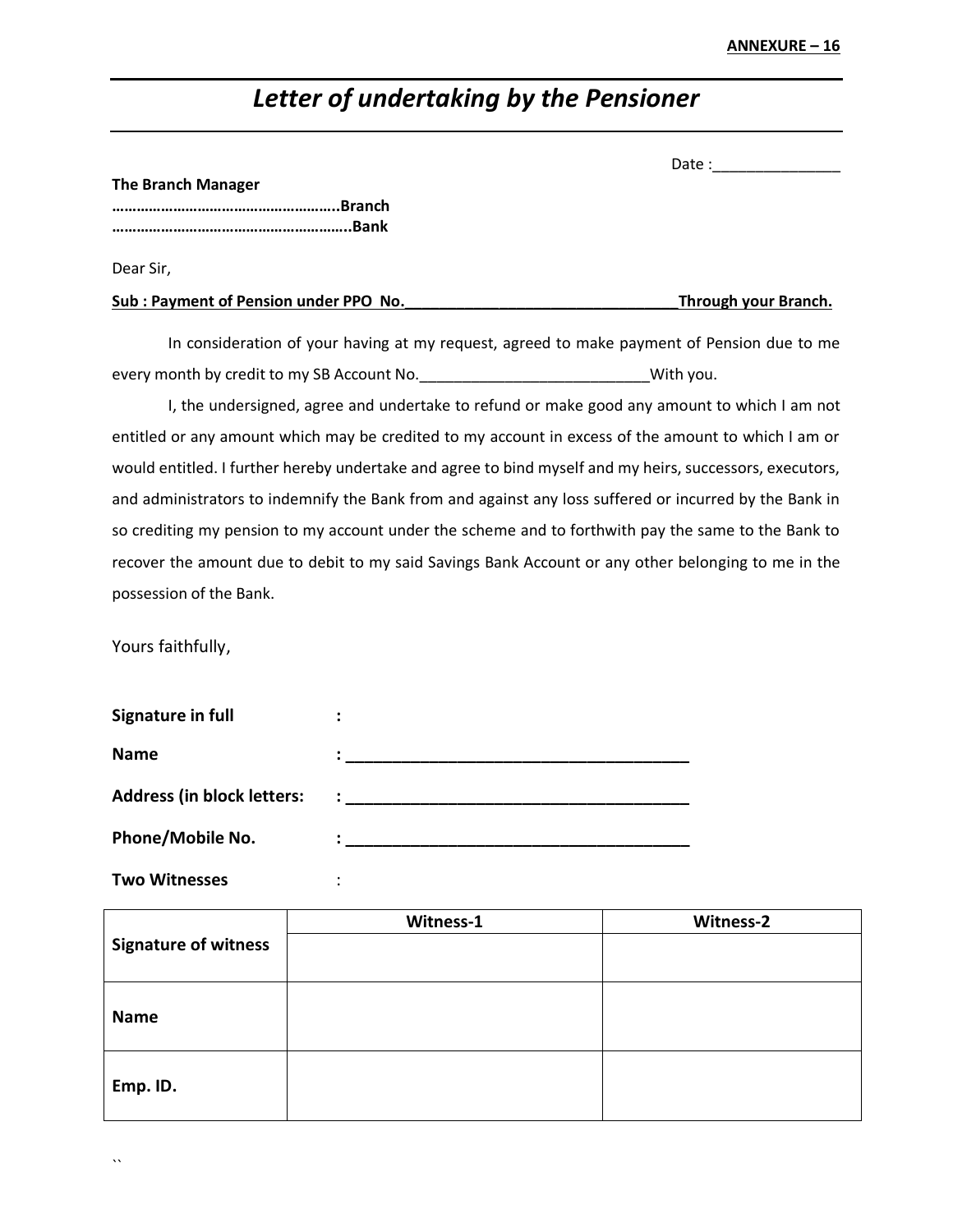# *Letter of undertaking by the Pensioner and Family Members / Nominees*

Date :\_\_\_\_\_\_\_\_\_\_\_\_\_\_\_

**The Branch Manager ………………………………………………..Branch …………………………………………………..Bank**

Dear Sir,

# **Sub : Payment of Pension under PPO No.\_\_\_\_\_\_\_\_\_\_\_\_\_\_\_\_\_\_\_\_\_\_\_\_\_\_Through your Branch.**

In consideration of making payment of Pension as per the Jharkhand Rajya Gramin Bank (Employees') Pension Regulations, 2019. I / we do hereby solemnly, sincerely and conscientiously declare and say as under:

I / We, hereby undertake and agree to bind myself / ourselves and my / our heirs, successors, executors and administrators to indemnify the Bank from and against any loss suffered or incurred by the Bank in making payment as aforesaid and to forthwith pay the same to the Bank and / or adjust from the pension fund under the aforesaid Regulations and / or from any account maintained with the Bank without any notice to me / us.

Yours faithfully,

**Signature (Pensioner) : \_\_\_\_\_\_\_\_\_\_\_\_\_\_\_\_\_\_\_\_\_\_\_\_\_\_\_\_\_\_\_\_\_\_\_\_\_\_\_\_\_\_\_\_\_\_\_\_\_\_\_\_\_ Signature of Family Members / Nominees : \_\_\_\_\_\_\_\_\_\_\_\_\_\_\_\_\_\_\_\_\_\_\_\_\_\_\_\_\_\_\_\_\_\_\_\_\_\_\_\_\_**

**\_\_\_\_\_\_\_\_\_\_\_\_\_\_\_\_\_\_\_\_\_\_\_\_\_\_\_\_\_\_\_\_\_\_\_\_\_\_\_\_\_\_\_\_\_\_\_\_\_\_\_\_\_\_\_\_\_\_\_\_\_\_\_\_\_\_\_\_\_\_\_\_\_\_\_\_\_**

**Two Witness:**

|                      | Witness-1 | Witness-2 |
|----------------------|-----------|-----------|
| Signature            |           |           |
| <b>Name of Staff</b> |           |           |
| Emp. ID              |           |           |
| <b>Address</b>       |           |           |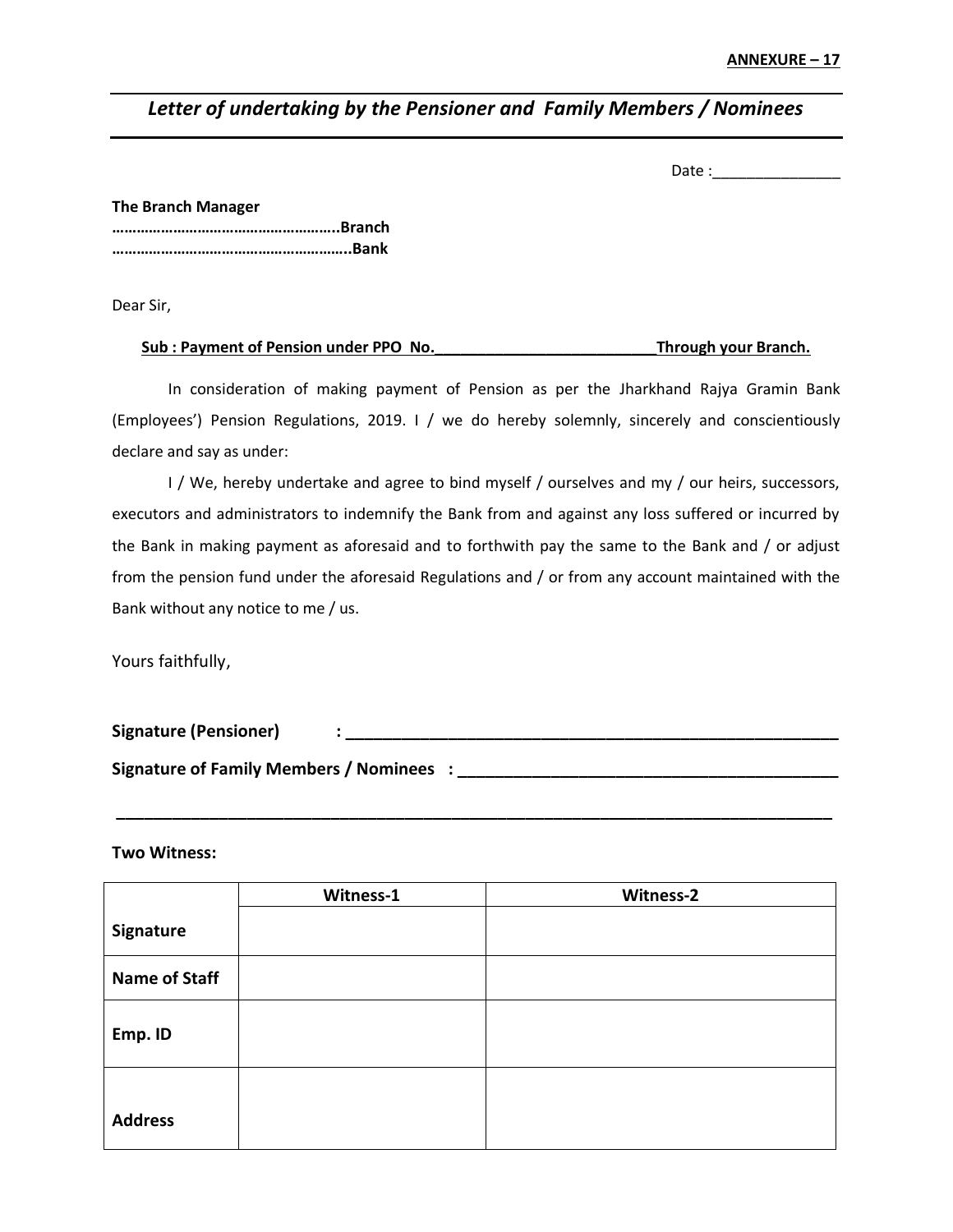| 1. Date of Report                                                      |          |
|------------------------------------------------------------------------|----------|
| 2. Name of the Pension Paying Branch                                   |          |
| Branch Code No. / SOL ID<br>3.                                         |          |
| 4. Pensioner's name                                                    |          |
| 5. Pension Type (General or /Family Pension)                           |          |
| 6. PPO No / EPF A/c No. (in case of Family                             |          |
| Pension, mention EPF No of original pensioner                          |          |
| 7. S B Account No.                                                     |          |
| 8. Date of Certificates                                                |          |
| a) Life Certificate                                                    |          |
| b) Non-Marriage/RE-Marriage Certificate<br>(For Family Pensioner only) |          |
| c) Non-Employment/Re-Employment Certificate                            |          |
| d) Disability Certificate                                              |          |
| 9. Whether undertaking for refund of excess Payment is taken           | YES / NO |

# *Clearance / Pre-disbursement formalities to be furnished by The proposed Pension Paying Branch*

## **Branch Manager**

**(Please use Branch Seal)**

……………………………………………Branch ……………………………………………Bank Date :\_\_\_\_\_\_\_\_\_\_\_\_\_\_\_\_\_\_\_\_\_\_\_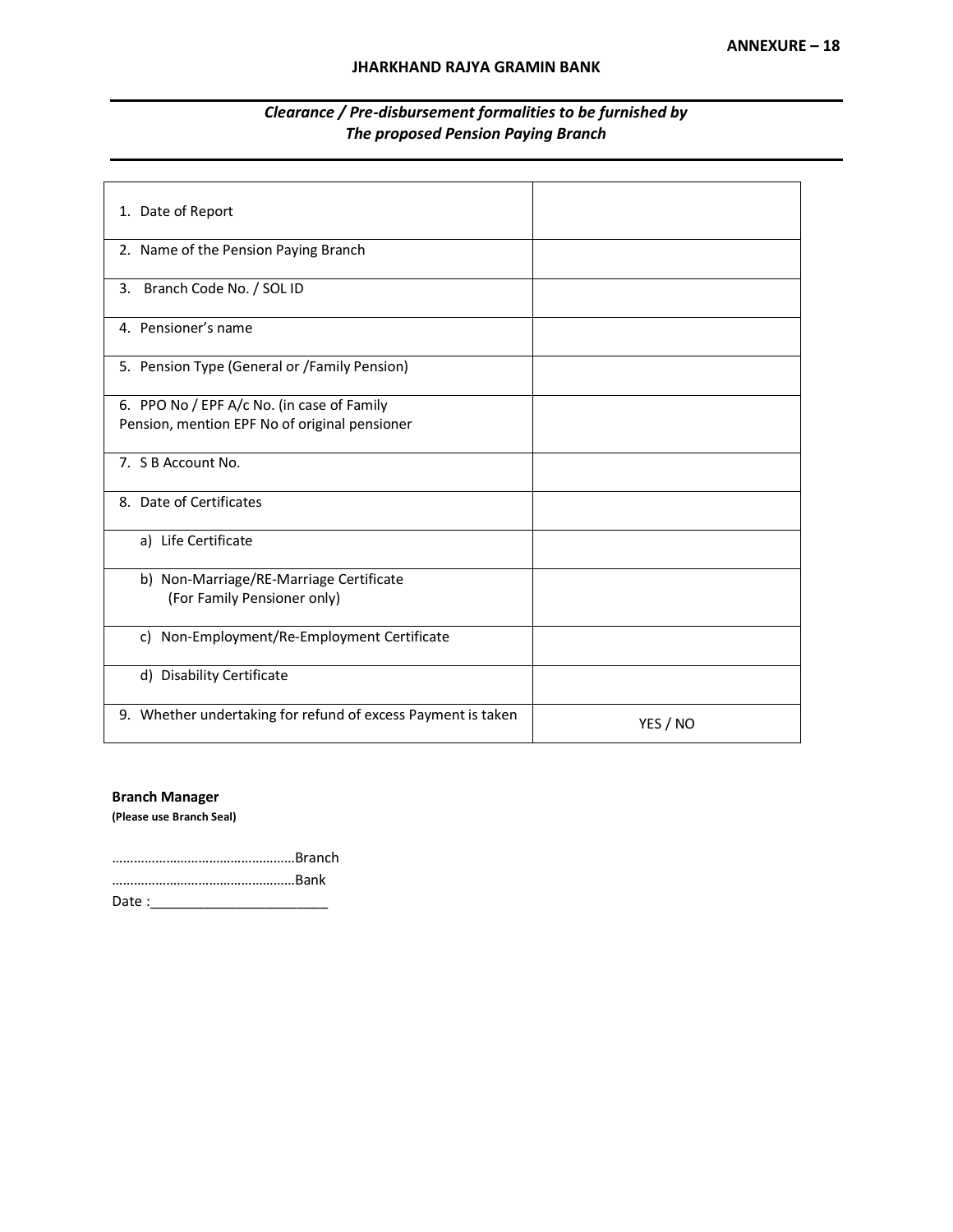# **ANNEXURE-19**

# **AUTHORITY LETTER**

|  | I hereby authorize Jharkhand Rajya Gramin Bank, Head Office, Ranchi to recover                  |  |  |  |  |
|--|-------------------------------------------------------------------------------------------------|--|--|--|--|
|  |                                                                                                 |  |  |  |  |
|  |                                                                                                 |  |  |  |  |
|  | Jharkhand Rajya Gramin Bank, being the amount of Bank's contribution towards EPFO as per norms. |  |  |  |  |

| <b>Full Signature</b>      |                     |  |
|----------------------------|---------------------|--|
| Name of the Pensioner      | Revenue             |  |
| Emp. ID. (Staff)           | Across<br>Signature |  |
| Date of Birth (Staff)      |                     |  |
| Date of Joining (Staff)    |                     |  |
| Date of retirement (Staff) |                     |  |
| Mobile No.                 |                     |  |
| E-mail ID                  |                     |  |
| Address                    |                     |  |